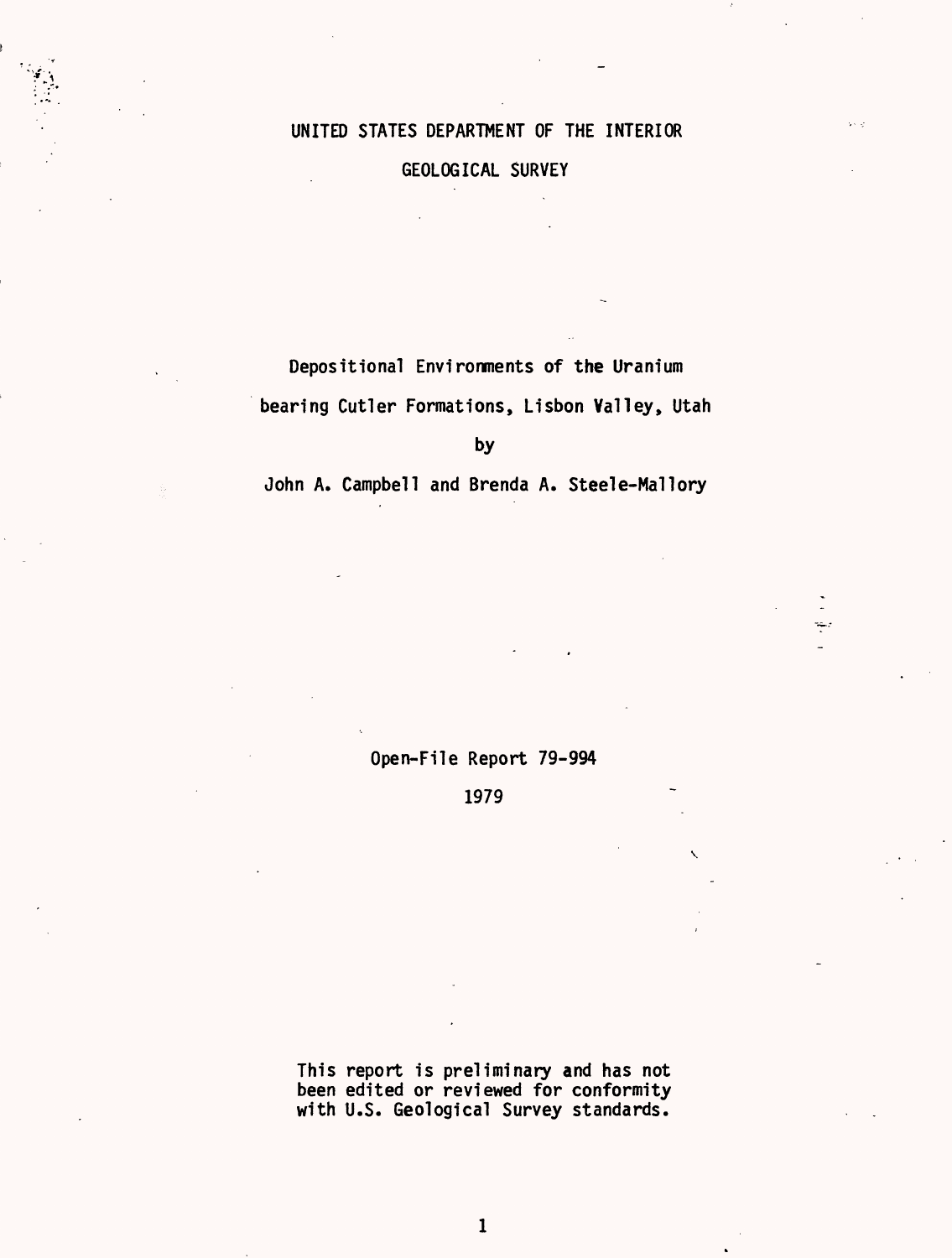|  |  | <b>CONTENTS</b> |  |
|--|--|-----------------|--|
|--|--|-----------------|--|

| <b>CONTENTS</b>                     |  |
|-------------------------------------|--|
| Page                                |  |
| Abstract                            |  |
|                                     |  |
|                                     |  |
|                                     |  |
|                                     |  |
|                                     |  |
|                                     |  |
|                                     |  |
|                                     |  |
|                                     |  |
|                                     |  |
| Sedimentary structures11            |  |
|                                     |  |
|                                     |  |
| Sedimentary structures13            |  |
|                                     |  |
|                                     |  |
| Shales, siltstones, and mudstones18 |  |
|                                     |  |
|                                     |  |
|                                     |  |
|                                     |  |
|                                     |  |
|                                     |  |
|                                     |  |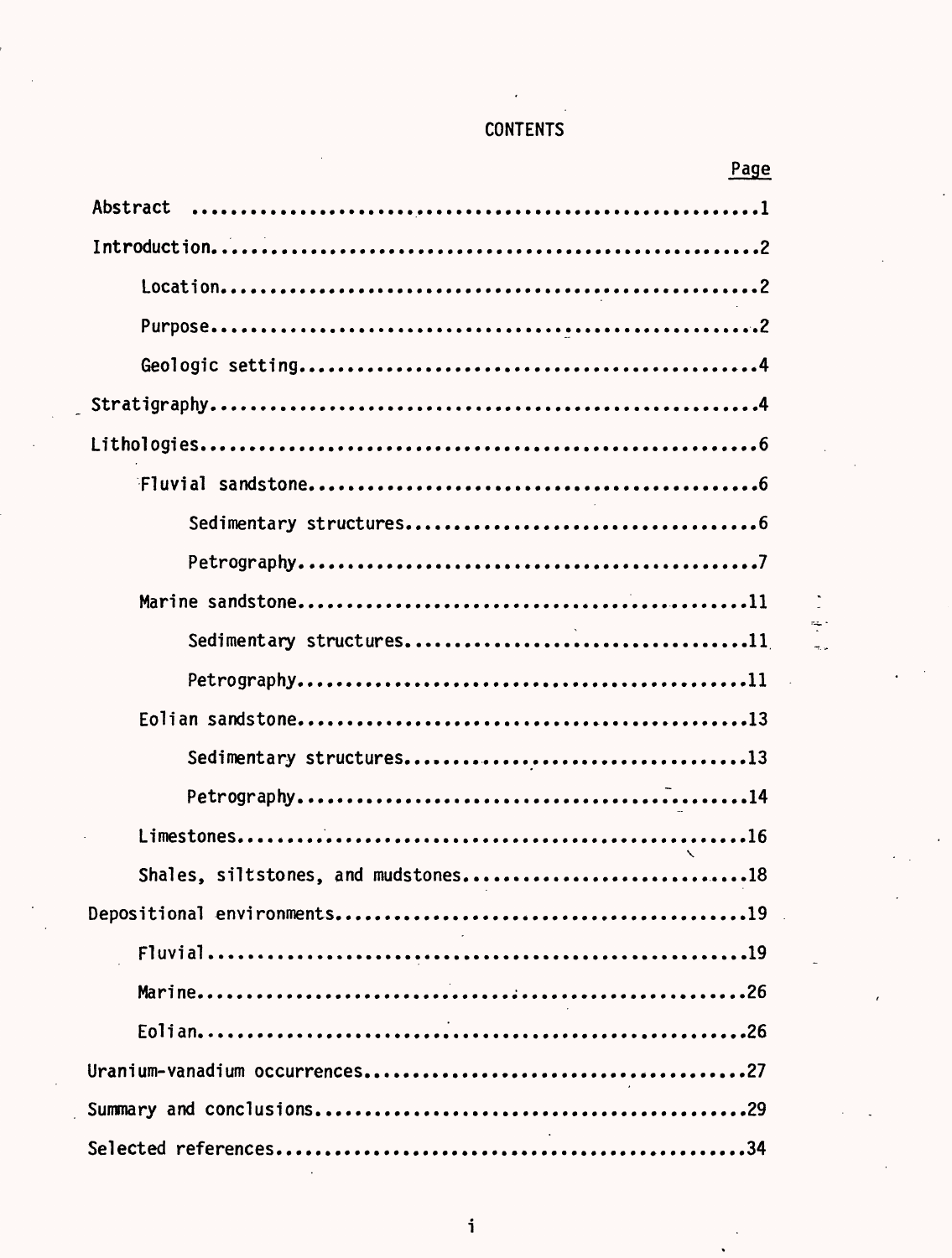# Illustrations

# Plates are in pocket

| Figure 1. |     | Index map showing location of Lisbon Valley                              |
|-----------|-----|--------------------------------------------------------------------------|
|           |     | $\overline{\phantom{0}}$<br>uranium district, measured sections, Spillar |
|           |     | Canyon, and Big Buck mine3                                               |
|           | 2.  | Regional geologic setting of the Lisbon Valley                           |
|           |     |                                                                          |
|           | 3.  | Crossbedding directions, fluvial sandstones8                             |
|           | 4.  | Crossbedding directions, marine sandstones12                             |
|           | 5.  | Crossbedding directions, eolian sandstones15                             |
|           | 6.  | Facies relationship diagram with list of transitions                     |
|           |     | for large meandering fluvial sequences21                                 |
|           | 7.  | Model for large meandering fluvial sequences22                           |
|           | 8.  | Facies relationship diagram with list of transitions                     |
|           |     | for small meandering fluvial sequences23                                 |
|           | 9.  | Model for small meandering fluvial sequences24                           |
|           | 10. | Partial stratigraphic section for Spillar Canyon28                       |
|           | 11. | Classification of sandstones30                                           |
| Plate     | 1.  | Measured section number 1In pocket                                       |
|           | 2.  | Measured section number 2In pocket                                       |
|           | 3.  | Measured section number 3In pocket                                       |

Page

 $\bar{\nabla}$ 

ii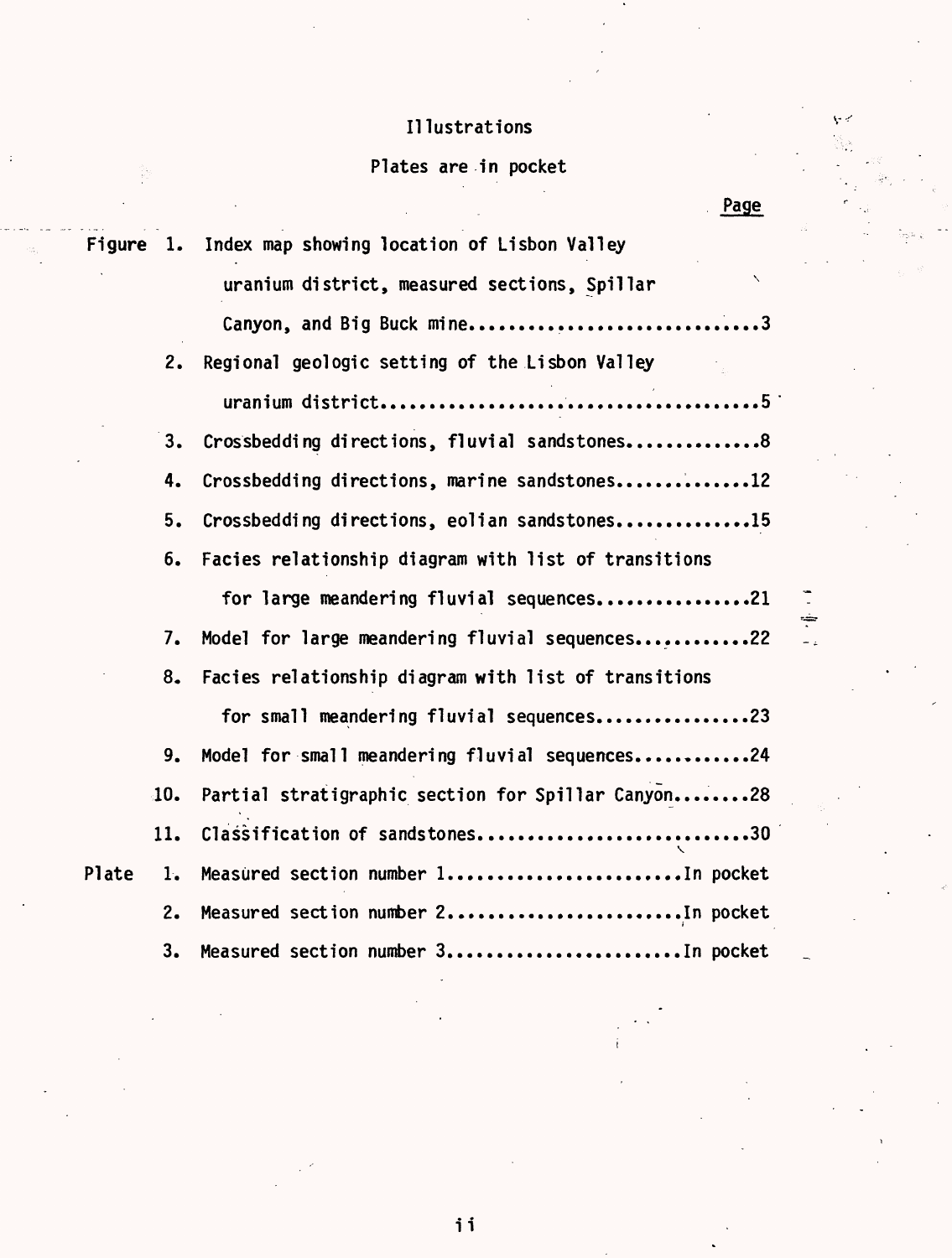# TABLES

 $\overline{a}$ 

÷  $\ddot{\phantom{a}}$ 

| Page                                                         |
|--------------------------------------------------------------|
| Table 1. Petrography of sandstones in the Cutler Formation 9 |
| Petrography of limestones in the Cutler Formation17<br>2.    |
| Summary of paleohydrology of streams that deposited<br>3.    |
|                                                              |
| 4. Petrography of uranium-bearing sandstones in the          |
|                                                              |
| 5. Petrological comparison of ore-bearing sandstones         |
| to non-ore-bearing sandstones32                              |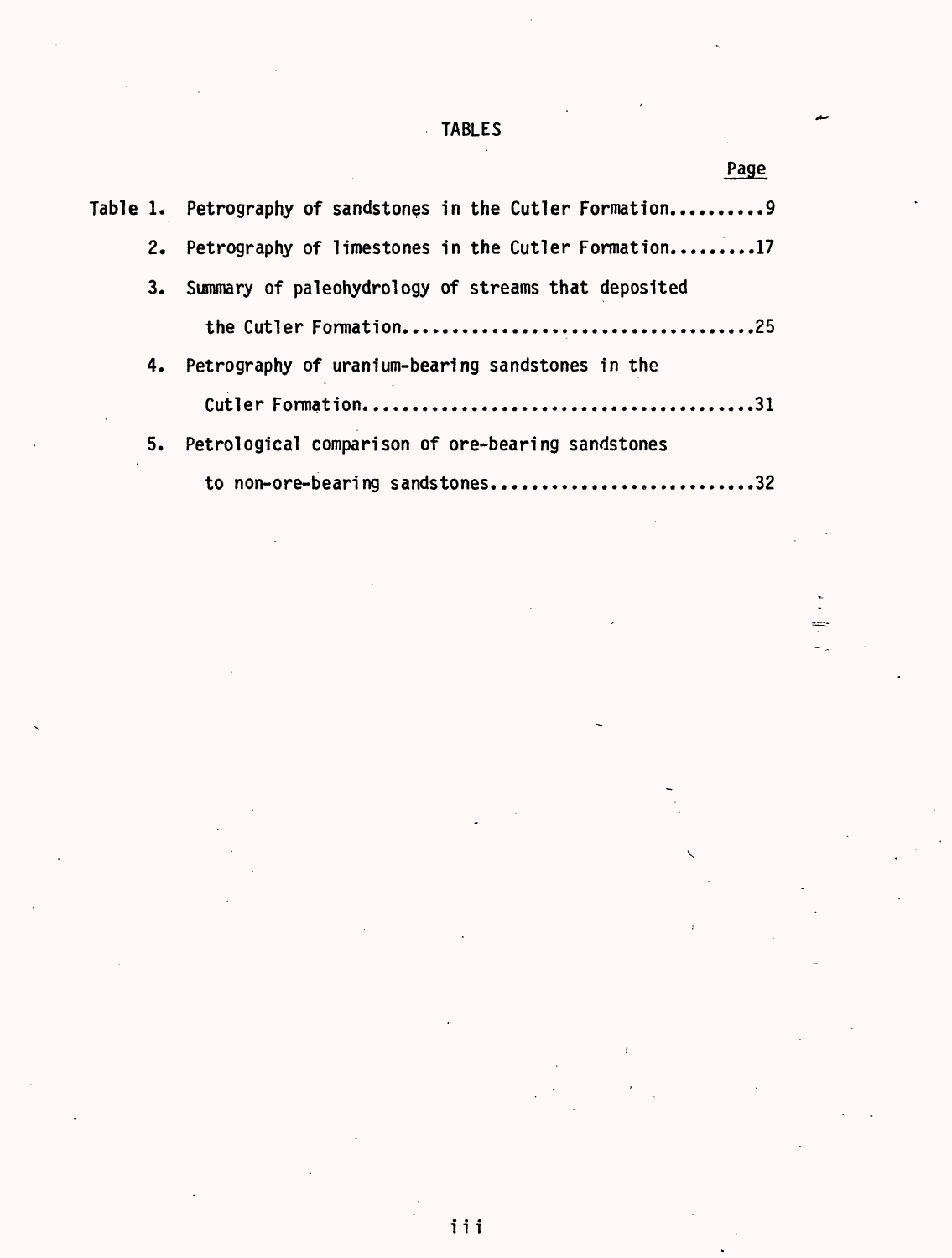Depositiona] environments of the uraniumbearing Cutler Formation, Lisbon Valley, Utah

1

by

John A. Campbell and Brenda A. Steele-Mallory

# ABSTRACT

The Cutler Formation in Lisbon Valley, San Juan County, Utah, is composed predominantly of fluvial arkosic sandstones, siltstones, shales, and mudstones that were deposited by meandering streams that flowed across a flood plain and tidal flat close to sea level. Two types of channel deposits are recognized from their sedimentary structures: meandering and distributary. The flood plain was occasionally transgressed by a shallow sea from the west, resulting in the deposition of several thin limestones and marine sandstones. The marine sandstones were deposited as longshore ba'rs. Wind transported sand along the shoreline of the shallow sea, forming a coastal dune field. Marine sandstones and eolian sandstones are more common in the upper Cutler in the southern part of the area, whereas in the central and northern part of the area the formation is predominantly fluvial. Crossbed orientation indicates that Cutler streams flowed S.  $67^{\circ}$  W. on the the average, whereas marine currents moved sediment S. 36<sup>0</sup> E. and N. 24<sup>0</sup> W., and wind transported sand S.  $\mathcal{L}_{\mathcal{A}}$ 80° E.

The uranium in the Cutler is found in the central and northern part of the area, in the upper part of the formation, in small fluvial sandstone bodies that were deposited predominantly in a distributary environment. No uranium is known in the marine or eolian sandstones. Petrographically, the uranium-bearing sandstones are identical to other Cutler fluvial sandstones except that they contain less calcite and more clay and are slightly coarser grained. Ore formation has modified the host sandstones very little.

 $\mathbf{1}$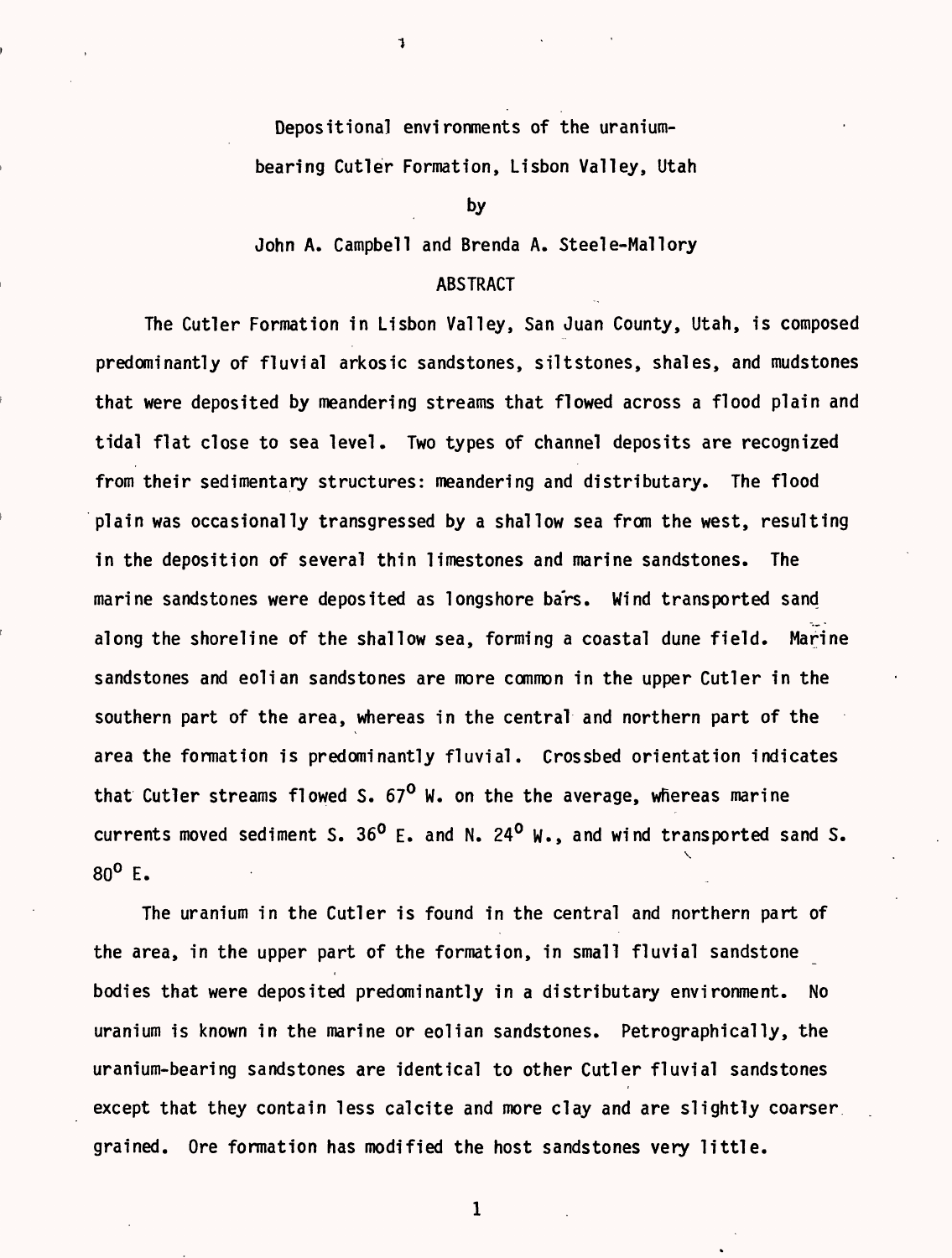## . INTRODUCTION

The Lisbon Valley uranium district has produced about 2.4 million pounds of  $U_3O_g$  as of 1975 (Chenoweth, p. 256) from the Permian Cutler Formation. Mining of ore has continued through 1977. This production and the high potential for further uranium occurrences in the Uncompahgre (Paradox) Basin (Campbell and Steele, 1976, p. 24) prompted this detailed study of host rock depositional environments.

#### Location

The district is located 35 miles southeast of Moab in the northeastern corner of San Juan County, Utah. It can be reached by following U.S. Highway 163 (marked 160 on many highway maps) from Moab to La Sal Junction, turning east on State Highway 46 and going 7 miles, turning south on an unmarked paved county road and traveling 8 miles to Lisbon Valley (fig. 1).

# Purpose

The purpose of this study was to detail the sedimentary depositional environments of Cutler rocks and relate these environments to uranium occurrences. A better understanding of the uranium occurrences, some new ideas on ore guides for prospecting, and the location of new areas for / prospecting are the goals of this research. In addition, an estimation of v uranium resources in Permian rocks in the Uncompahgre Basin will be made after study of the entire basin.

Three stratigraphic sections in the Lisbon Valley area (fig. 1) were measured, described, and sampled for this study. The stratigraphic sections measured were chosen for exposure and completeness of outcrops (fig. 1). Emphasis was on sedimentary structures and petrology of Cutler rocks. Section data are shown on Plates 1,2, and 3 in the pocket at the end of the report.

 $\overline{c}$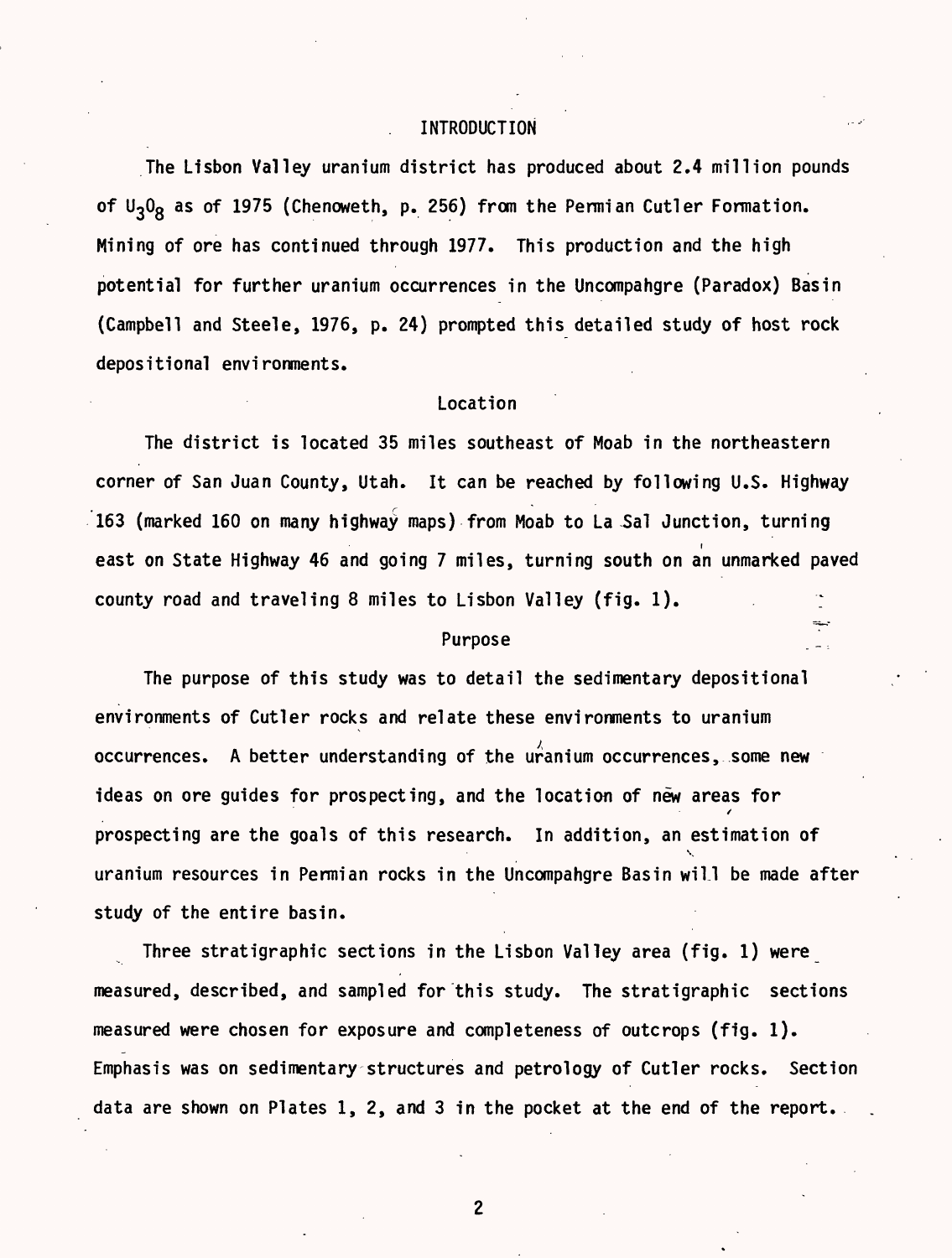

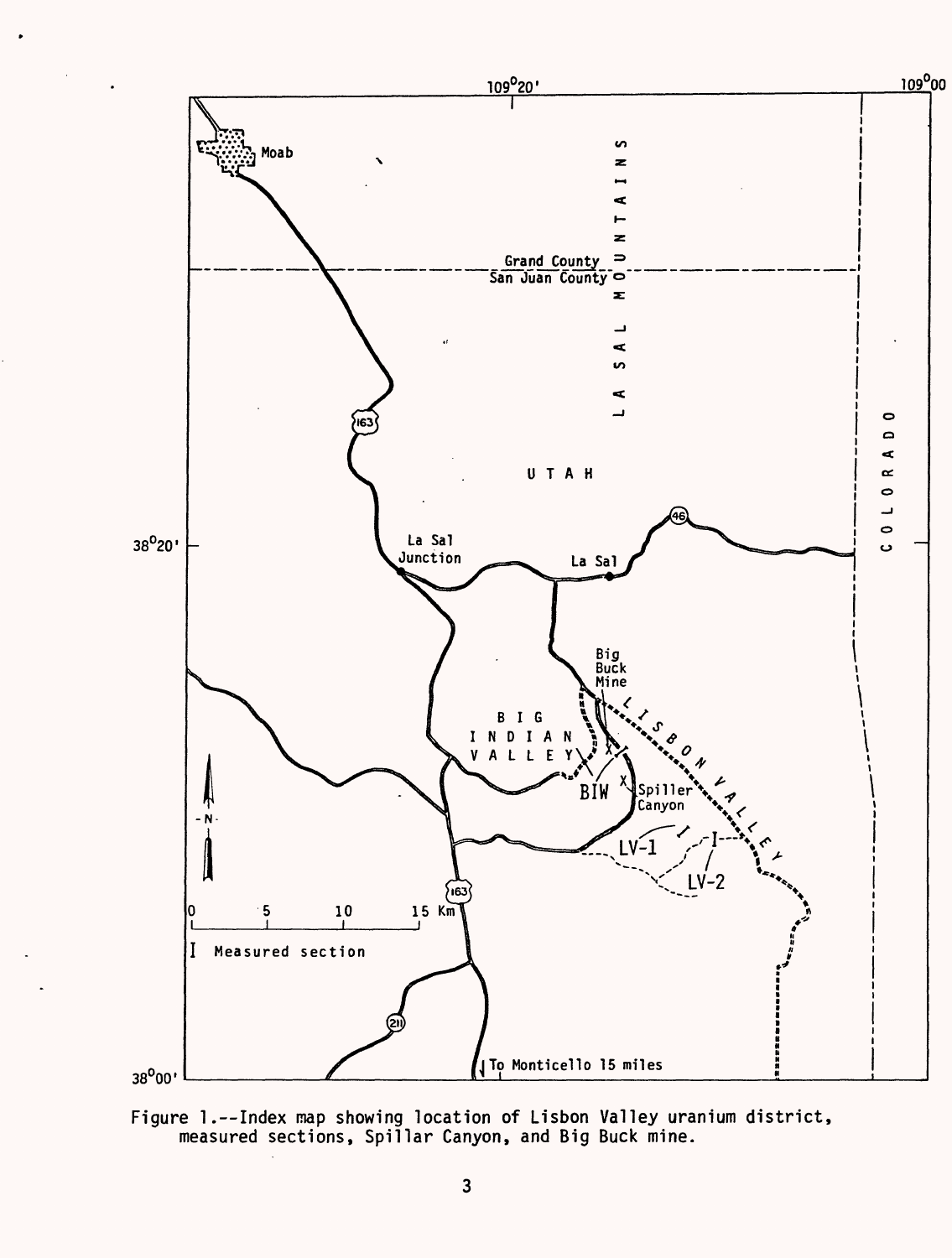#### Geologic setting

Lisbon Valley is one of a number of northwest-southeast-trending salt anticlines in eastern Utah and southwestern Colorado (fig. 2). Solution of salt, subsequent collapse, followed by erosion of the anticlines has exposed rocks ranging in age from Pennsylvanian to Jurassic. The Lisbon Valley salt anticline is cut lengthwise by the Lisbon Valley fault so that the Paleozoic rocks crop out only on the southwest flanks.

The structural trend in the Cutler along the southwest flank is slightly different from that of the overlying Chinle. The dip of the Cutler is steeper and the dip direction more to the south than that of the Chinle, indicating pre-Chinle structural movement. The absence of the Triassic Moenkopi Formation could be due either to nondeposition, or to removal after deposition caused by uplift of the anticline prior to deposition of the Chinle.  $\qquad \tilde{z}$  $STRATIGRAPHY$ 

The Permian rocks in the Lisbon Valley salt anticline have been previously mapped as "Cutler Formation undifferentiated" (Williams, 1964). Other subdivisions of Permian rocks recognized elsewhere in the Moab area, including the Rico Formation, have not been used or mapped in Lisbon Valley. Lithologies representing facies of the other subdivisions are present in parts V of the valley, but no new mappable units are suggested in this report.

The age of the Cutler Formation in Lisbon Valley is probably entirely Wolfcampian. Both Baars (1962, p. 154) and McKee and others (1967, table 1) state that the Cutler is principally Wolfcampian but the upper part may be Leonardian. The upper part of the Cutler in the Lisbon Valley area has been removed by erosion.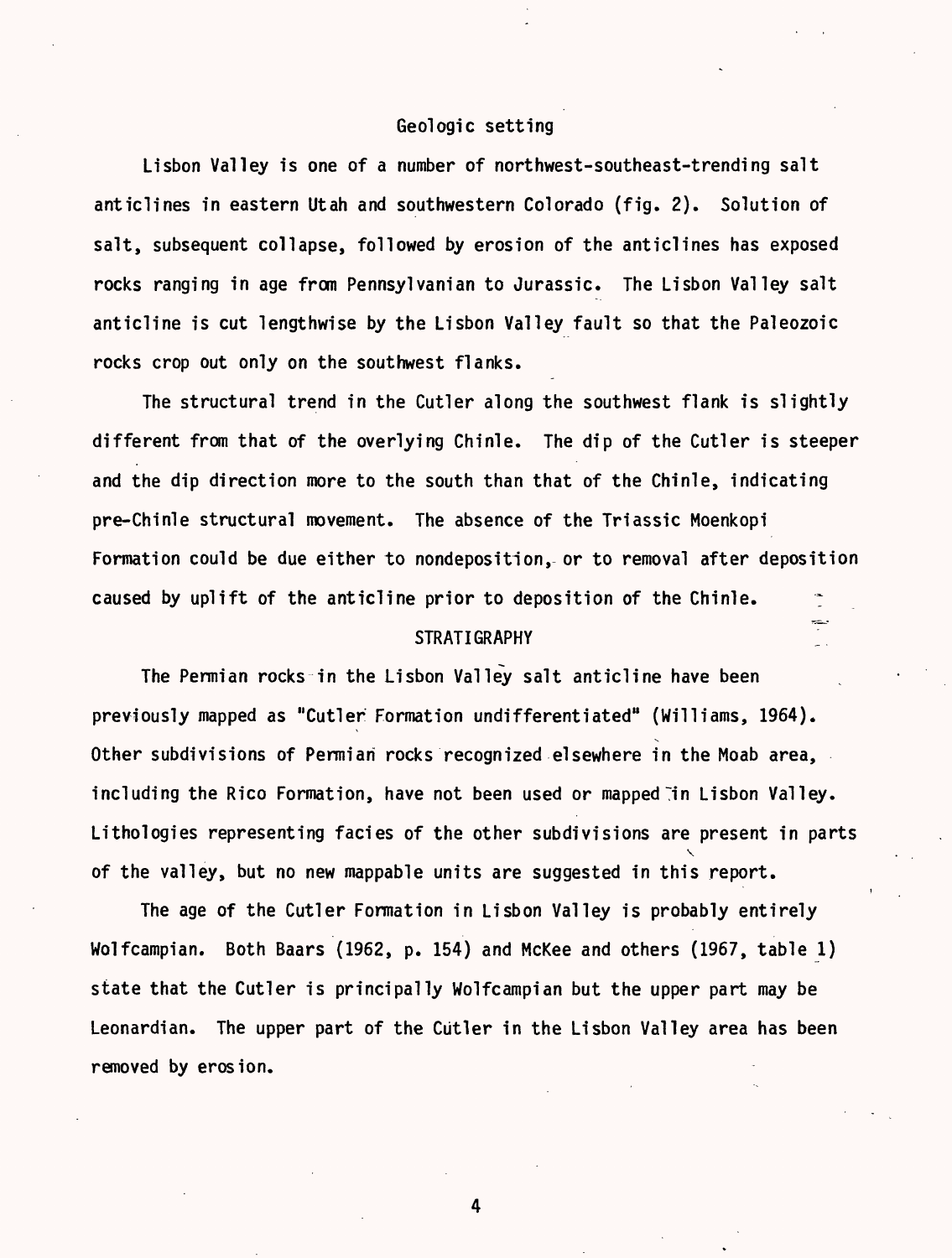

Figure 2.--Regional geologic setting of the Lisbon Valley uranium district.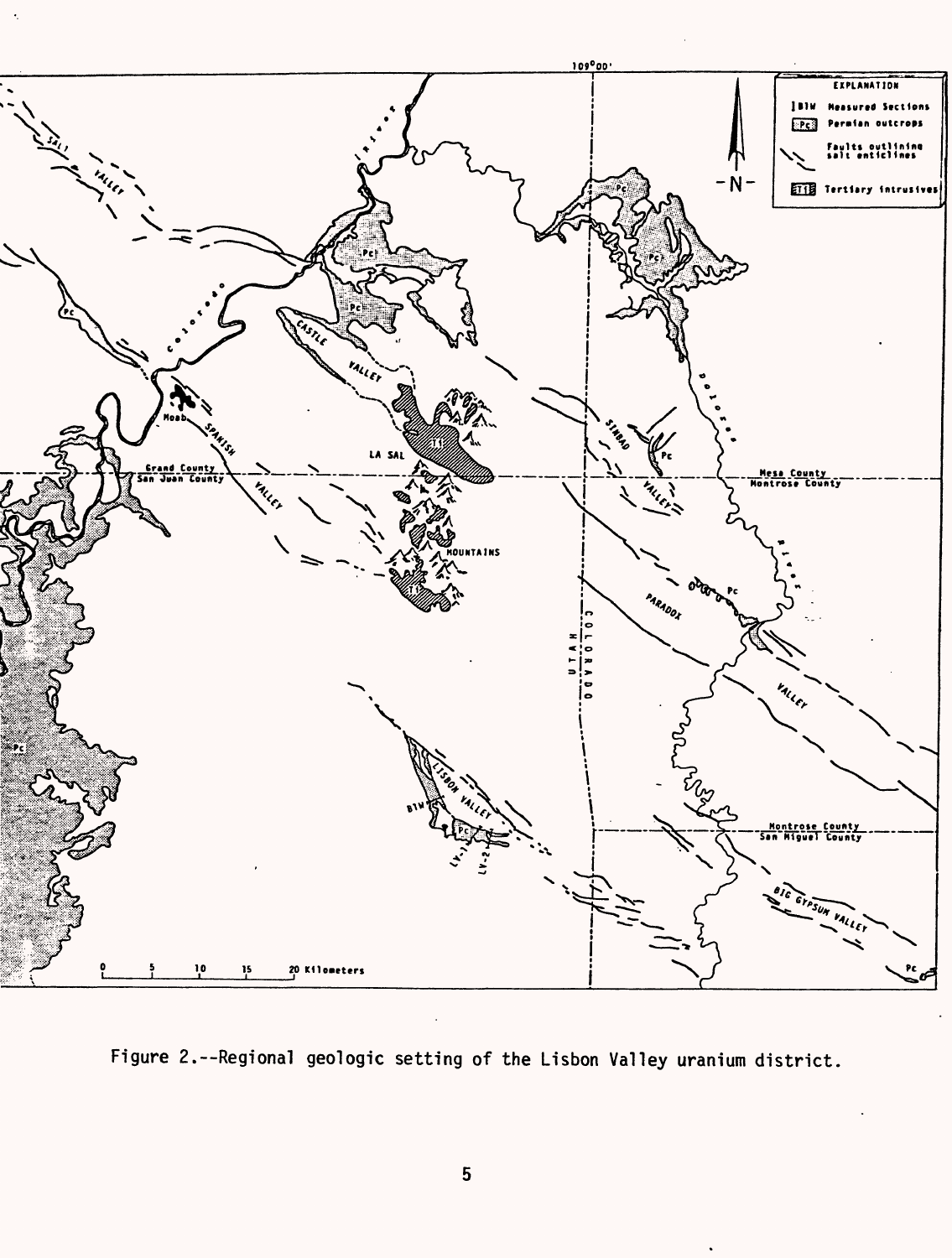#### LITHOLOGIES

Plates 1, 2, and 3 show the measured sections and the major lithologies that make up each section. Red sandstones and shales, siltstones and mudstones that were deposited in a number of different environments, and a few limestone beds that are largely marine are the dominant lithologies in the Cutler. Sand-shale ratios range from 1:2 to 1:4; thus the fine-grained rocks are much more abundant than coarse-grained sandstones. Limestones makeup less than 1 percent of the sections.

The arkosic sandstones of the Cutler Formation were deposited in three principal environments: fluvial, eolian, and marine. The criteria used for making the determination of paleoenvironments were sedimentary structures, petrology, fossils, rock sequences, and associations.

# Fluvial sandstones

The purple-red fluvial sandstones occur in large lenticular bodies that are hundreds of meters long and range in thickness from less than 1 m to over 25 m. Poor lateral exposure prevented better descriptions of sandstone body geometry. Laterally these lenses thin and grade *4* nto the shale, mudstone, and siltstone sequences. Upper contacts where visible are gradational into the overlying shale, mudstone, and siltstones, whereas basal contacts are sharp. V Sedimentary structures

The most common type of sedimentary structure in Cutler fluvial sandstones is trough cross stratification. Some horizontal stratification and minor tabular cross stratification are also present. Trough crossbeds are found in all the fluvial sandstones, whereas horizontal stratification occurs in about 20 percent and tabular crossbeds in about 14 percent of the fluvial sandstones. Trough cross strata range in size from 2 to 3 m thick, 6 to 10 m wide, and tens of meters long; to 10 to 20 cm thick, a meter wide, and several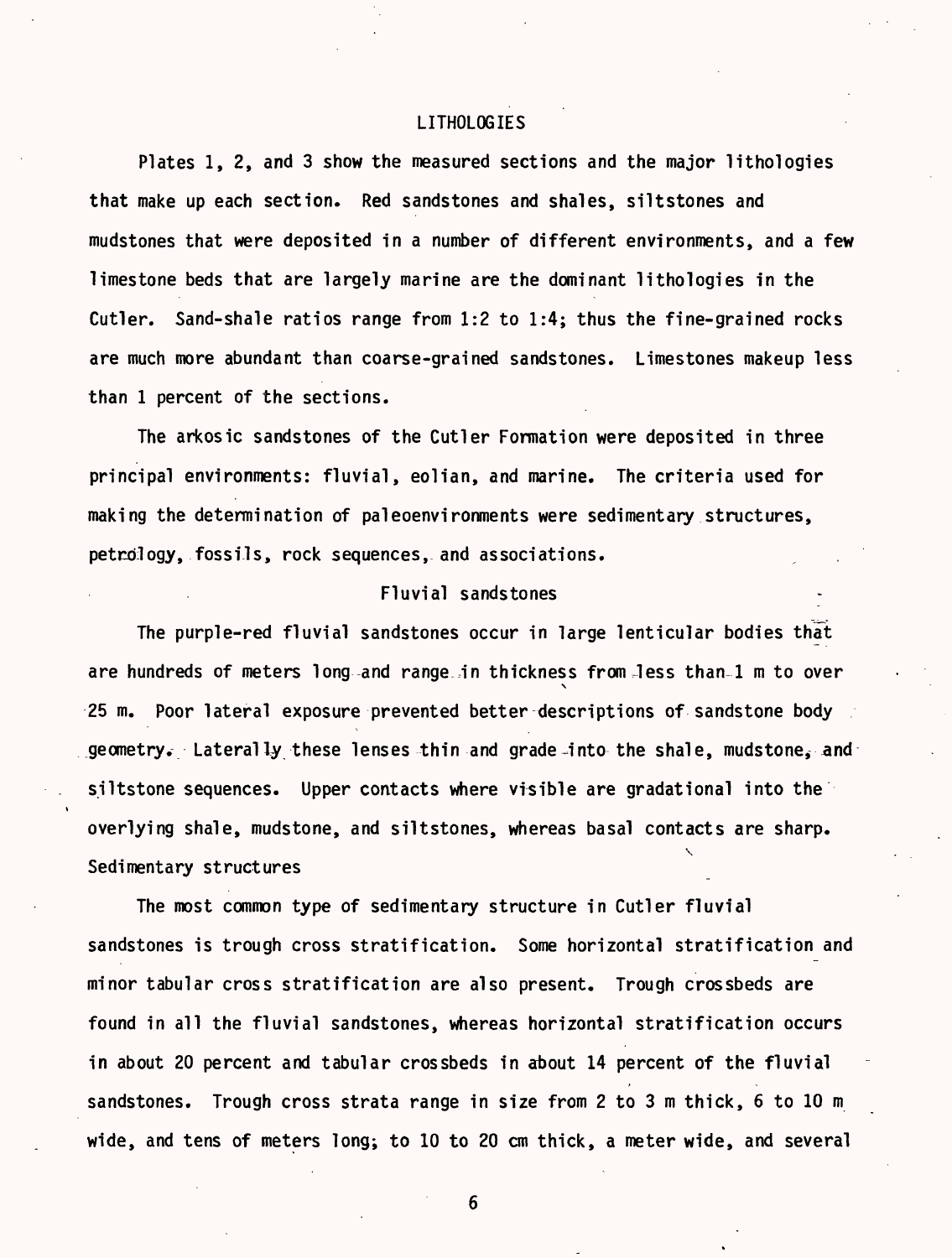meters long. In about one-third of the sandstones the large trough crossbeds are present in the lower part of the sand body, with the size of the troughs gradationally becoming smaller upward; in another one-third of the sandstones there is no apparent difference in size of the troughs from bottom to top of the sand body; and in the remaining third the larger troughs may be in the middle or at the top of the body.

The horizontal stratification occurs in zones 1 to 2 m thick, some with good current lineation. These structures occur randomly at various horizons throughout the sand bodies. The tabular cross stratification occurs in beds one-half to 1 m thick, most frequently in the lower one-half to one-third of the sand body. Crossbedding directions were obtained principally from measurements of the long axis of trough cross stratification, but also from current lineation and tabular foresets, and are shown on figure 3.

Additional sedimentary structures found in the fluvial sandstones include slump structures and occasional ripple marks. Convolute bedding produced by slumping of wet sand is common in many sandstones, whereas ripple marks and ripple crossbedding are rare. A few of the finer grained sandstones contain ripple marks, and some 1-3 cm thick tabular ripple crossbedding is present at the top of a few of the coarser grained sandstones.  $\checkmark$ 

# Petrography

The petrography of Cutler Formation sandstones, as determined from thin section studies, is summarized on table 1. The fluvial sandstones are composed of subequal amounts of quartz, feldspar, and rock fragments. The feldspar is predominately microcline with minor amounts of plagioclase and untwinned feldspar. The rock fragments are mainly polycrystalline quartz or quartz with microcline or mica. These rock fragments are the most abundant constituent and were judged to be of igneous origin. Fragments with similar

 $\overline{7}$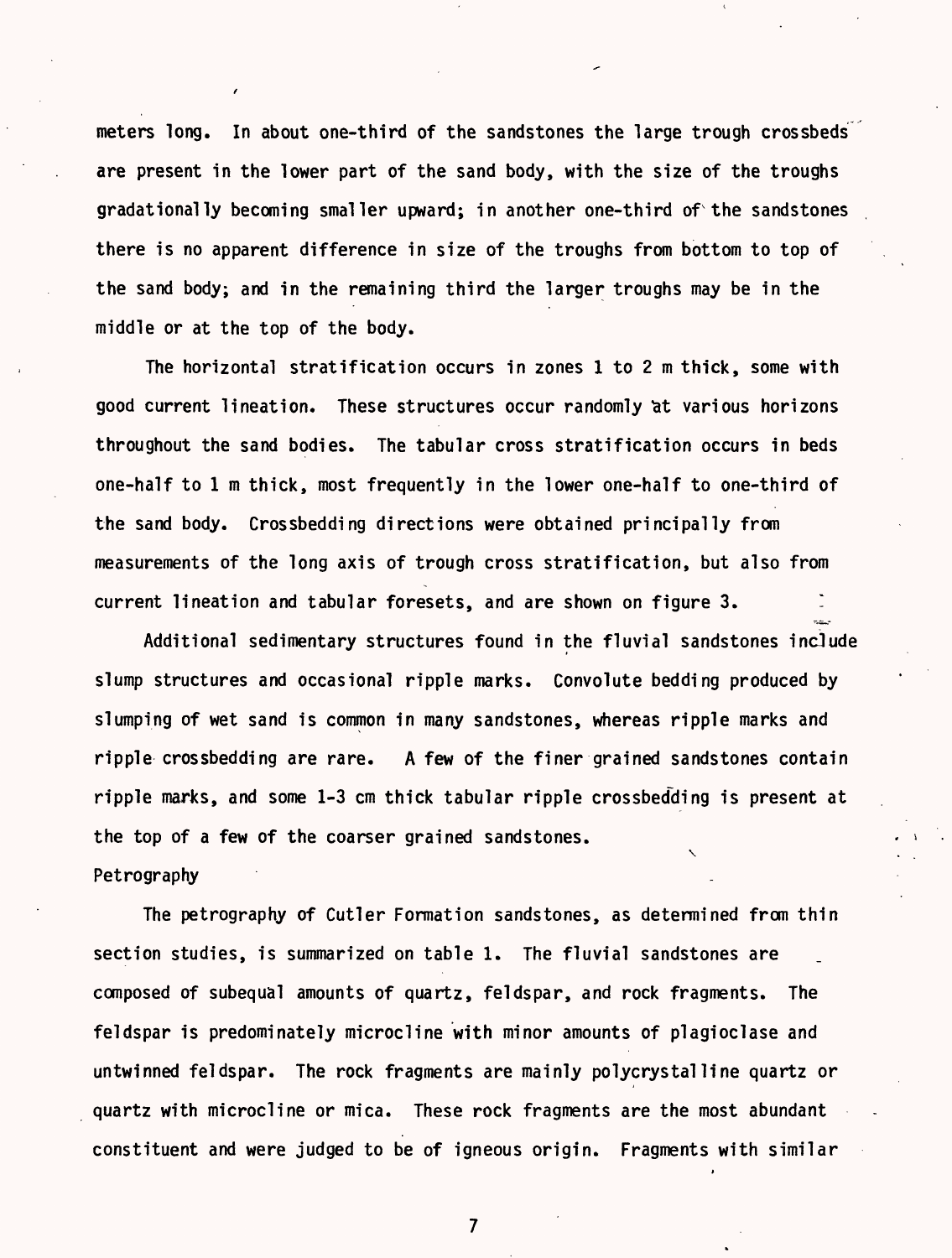

Figure 3.--Crossbedding directions in fluvial sandstones of the Cutler Formation, Lisbon Valley, Utah. Based on 404 measurements.

 $\bar{1}$ 

 $\varphi$  .

 $\vec{z}$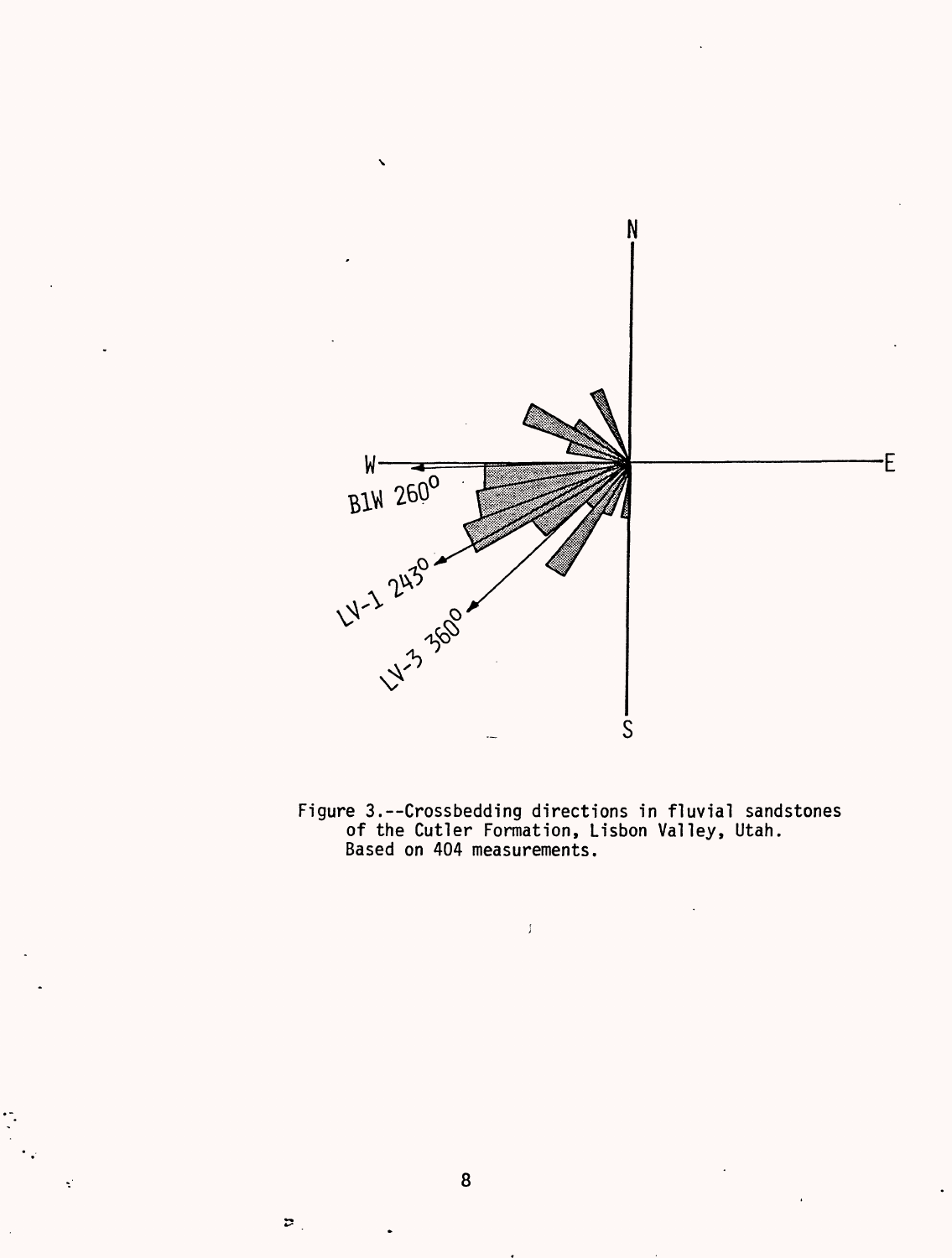Table 1---Perceptably of mandatones in the Guilar Formation, Lisbon Velley, Utah

l,

turned former to

l,  $\mathcal{A}$ l,

 $\cdot$  $\ddot{\cdot}$ 

 $\overline{\phantom{a}}$ 

 $\overline{1}$  $\frac{1}{2}$ 

|            | Environment, Classification<br>of<br>codified from<br>Folk, 1974    | Arkose<br><b>Arkose</b>                                | Arkose<br><b>Arkosensission</b> | Arkose  | <b>Arkose</b>      | <b>Inkose</b><br><b>Arkose</b> | Arkose             | <b>Irkose</b> | Lithio arkose<br>Arkose | <b>Arkose</b> | Arkose             | Arkose<br>Arkose | <b>Arkose</b> | Subarkose | Aricose<br><b>Inkose</b> | <b>Arkose</b> | Lithic arkose.<br>Arkose | Lithic arkose. | Arkose  | Lithic arkose | Arkose<br>Lithic arkose | Lithic arkose | Subarkose<br>Sutarkose | Lithic arkose. | Subarkose<br>Subarkose | Subarkose | Subarkose<br>Subarkose           | <b>Arkose</b> | Arkose         | <b>Irkose</b> | Arkose             | Sutarkose<br><b>Arkose</b> | Arkose  | Subarkose | Arkose<br>Subarkose | Arkose  | Subarkose     | Arkose<br>Subarkosn                   | <b>Artose</b> | Suharkose<br><b>Arkose</b>                                                                                                                                                                                                                                                                                                                                                                                                                                                                                                                                                                                                                                                                                                                                                                                                                                                                                                                                                                                                                                                                                                                                                                                                                                                                                                                                                                                                                                                                                                                                                                                                                                                                                                                                                                                                                                                                                                                                                                                                                                                                                                                                                                           |  |
|------------|---------------------------------------------------------------------|--------------------------------------------------------|---------------------------------|---------|--------------------|--------------------------------|--------------------|---------------|-------------------------|---------------|--------------------|------------------|---------------|-----------|--------------------------|---------------|--------------------------|----------------|---------|---------------|-------------------------|---------------|------------------------|----------------|------------------------|-----------|----------------------------------|---------------|----------------|---------------|--------------------|----------------------------|---------|-----------|---------------------|---------|---------------|---------------------------------------|---------------|------------------------------------------------------------------------------------------------------------------------------------------------------------------------------------------------------------------------------------------------------------------------------------------------------------------------------------------------------------------------------------------------------------------------------------------------------------------------------------------------------------------------------------------------------------------------------------------------------------------------------------------------------------------------------------------------------------------------------------------------------------------------------------------------------------------------------------------------------------------------------------------------------------------------------------------------------------------------------------------------------------------------------------------------------------------------------------------------------------------------------------------------------------------------------------------------------------------------------------------------------------------------------------------------------------------------------------------------------------------------------------------------------------------------------------------------------------------------------------------------------------------------------------------------------------------------------------------------------------------------------------------------------------------------------------------------------------------------------------------------------------------------------------------------------------------------------------------------------------------------------------------------------------------------------------------------------------------------------------------------------------------------------------------------------------------------------------------------------------------------------------------------------------------------------------------------------|--|
|            | deposition                                                          | Fluvial<br>Fluvial                                     | Fluvial<br>Fluvial              | Fluvial | Fluvial<br>Fluvial |                                | Fluvial<br>Fluvial | Fluvial       | Fluvial<br>Fluvial      | Fluvinl       | Fluvial<br>Fluvial | Fluvial          | Fluvial       | Eolian    | Fluvial<br>Eolian        | Eolian        | Fluvial<br>Fluvial       | Fluvial        | Fluvial | Fluvial       | Fluvial<br>Fluvial      | l'arine       | Marine<br>Eolian       | rluvial        | Eolian<br>Folian       | harine    | Marine<br>Marine                 | rluvtal       | <b>Fluvial</b> | Fluvial       | Fluvial<br>Fluvial | Fluvial                    | Fluvial | Marine    | Marine<br>Marine    | Fluvial | Marine        | Marine<br>Eolian<br>Eolian<br>Fluvial |               | Marine                                                                                                                                                                                                                                                                                                                                                                                                                                                                                                                                                                                                                                                                                                                                                                                                                                                                                                                                                                                                                                                                                                                                                                                                                                                                                                                                                                                                                                                                                                                                                                                                                                                                                                                                                                                                                                                                                                                                                                                                                                                                                                                                                                                               |  |
|            | Standard<br>deviation<br>(cm)                                       | EERRE                                                  |                                 |         |                    |                                |                    |               |                         |               | ETT POSSESSING     |                  |               | ã.        |                          | תַּפָתָ       |                          |                |         |               |                         |               |                        |                |                        |           | <b>gradition de la constanti</b> |               |                |               |                    |                            |         |           |                     |         |               |                                       |               | <b>EQSESSES</b>                                                                                                                                                                                                                                                                                                                                                                                                                                                                                                                                                                                                                                                                                                                                                                                                                                                                                                                                                                                                                                                                                                                                                                                                                                                                                                                                                                                                                                                                                                                                                                                                                                                                                                                                                                                                                                                                                                                                                                                                                                                                                                                                                                                      |  |
| Texture    | roundness<br>roundness                                              | ''                                                     |                                 |         |                    |                                |                    |               |                         |               | 11111115111551138  |                  |               |           |                          |               | 111111                   |                |         |               | 511                     |               |                        |                |                        |           | 5255588                          |               |                | 1531          |                    |                            |         |           |                     |         |               |                                       |               | ${1}^5; {1}^5; {5}^5; {6}^7; {1}^5; {1}^5; {1}^5;$                                                                                                                                                                                                                                                                                                                                                                                                                                                                                                                                                                                                                                                                                                                                                                                                                                                                                                                                                                                                                                                                                                                                                                                                                                                                                                                                                                                                                                                                                                                                                                                                                                                                                                                                                                                                                                                                                                                                                                                                                                                                                                                                                   |  |
|            | $_{\text{size}}$ (m)<br>las Lue<br>$5 - 16$                         | ឆុទ្                                                   | $\ddot{\mathbf{e}}$             | ្លះ     |                    |                                |                    |               |                         |               |                    |                  |               |           |                          |               | Ξ<br>Ξ                   |                |         |               |                         |               |                        |                |                        |           | ្ភេរ                             |               | $\frac{5}{2}$  |               |                    |                            |         |           |                     | ិះ      |               |                                       |               | កុកុទ្ធក្នុក្                                                                                                                                                                                                                                                                                                                                                                                                                                                                                                                                                                                                                                                                                                                                                                                                                                                                                                                                                                                                                                                                                                                                                                                                                                                                                                                                                                                                                                                                                                                                                                                                                                                                                                                                                                                                                                                                                                                                                                                                                                                                                                                                                                                        |  |
|            | Hean<br>grain<br>ijÎ                                                | <b>្ត្រី ភូង្គី</b>                                    |                                 |         |                    |                                | <b>Anna</b>        | ៊ី            | ្<br>ះុំ                |               | ៖ទទទទ              |                  |               |           |                          |               |                          |                |         |               | Rhinghat                |               | ក្នុងខ្លួ              |                | ÷,<br>≒                | ÷.        |                                  |               |                | ភុទ្ទនុងពួកនូ |                    |                            |         | ።         | ÷.<br>ះុ            | ř       | ።             | ።                                     |               | Ξŧ                                                                                                                                                                                                                                                                                                                                                                                                                                                                                                                                                                                                                                                                                                                                                                                                                                                                                                                                                                                                                                                                                                                                                                                                                                                                                                                                                                                                                                                                                                                                                                                                                                                                                                                                                                                                                                                                                                                                                                                                                                                                                                                                                                                                   |  |
|            | fragsents<br>( <sup>8</sup> zeana<br>present)<br>Foss <sub>11</sub> | $\mathbf{1}$                                           |                                 |         |                    |                                |                    |               |                         |               |                    |                  |               |           |                          |               |                          |                |         |               |                         |               |                        |                |                        |           |                                  |               |                |               |                    | 11111.                     |         |           |                     |         |               |                                       |               |                                                                                                                                                                                                                                                                                                                                                                                                                                                                                                                                                                                                                                                                                                                                                                                                                                                                                                                                                                                                                                                                                                                                                                                                                                                                                                                                                                                                                                                                                                                                                                                                                                                                                                                                                                                                                                                                                                                                                                                                                                                                                                                                                                                                      |  |
|            | Accessory<br>ninerals<br>$\mathbf{\hat{z}}$                         |                                                        |                                 | ň       |                    |                                |                    |               |                         |               | malleedlaamid      |                  |               |           |                          |               |                          |                |         |               |                         |               |                        |                |                        |           | -1321-311-2222                   |               |                |               | - 1                |                            |         | ئەدە      |                     | - 1     | $\ddot{\sim}$ |                                       |               | こごししゅ                                                                                                                                                                                                                                                                                                                                                                                                                                                                                                                                                                                                                                                                                                                                                                                                                                                                                                                                                                                                                                                                                                                                                                                                                                                                                                                                                                                                                                                                                                                                                                                                                                                                                                                                                                                                                                                                                                                                                                                                                                                                                                                                                                                                |  |
|            | $\frac{1}{1}$<br>(5)                                                | -- ac  a --aad-                                        |                                 |         |                    |                                |                    |               |                         |               |                    |                  | ≠¦AN≟L        |           |                          |               |                          |                |         |               |                         |               |                        |                |                        |           | ggeegleillelalle                 |               |                |               |                    |                            |         |           |                     |         |               |                                       |               | 6   6 6   1   1   6 6     4 6 6                                                                                                                                                                                                                                                                                                                                                                                                                                                                                                                                                                                                                                                                                                                                                                                                                                                                                                                                                                                                                                                                                                                                                                                                                                                                                                                                                                                                                                                                                                                                                                                                                                                                                                                                                                                                                                                                                                                                                                                                                                                                                                                                                                      |  |
| Compassion | Carbonate<br>cenent (\$)                                            | $\alpha$   Englished   International property $\alpha$ |                                 |         |                    |                                |                    |               |                         |               |                    |                  |               |           |                          |               |                          |                |         |               |                         |               |                        |                |                        |           | n-sa-lengganin-ng                |               |                |               |                    |                            |         |           |                     |         |               |                                       |               | IE I I SORNES SANARE N                                                                                                                                                                                                                                                                                                                                                                                                                                                                                                                                                                                                                                                                                                                                                                                                                                                                                                                                                                                                                                                                                                                                                                                                                                                                                                                                                                                                                                                                                                                                                                                                                                                                                                                                                                                                                                                                                                                                                                                                                                                                                                                                                                               |  |
|            | $\frac{1}{2}$                                                       | ನ !                                                    |                                 |         | и                  |                                | $\sim$             |               |                         | ക്            |                    |                  |               |           | $-0.11$                  |               |                          |                |         |               | ddidigil                |               |                        | 3111           |                        |           | ぷここー                             |               | - 1            | ng l          |                    |                            |         |           |                     |         |               |                                       |               | ぷぷ‐ぷぷl‐l‐ll                                                                                                                                                                                                                                                                                                                                                                                                                                                                                                                                                                                                                                                                                                                                                                                                                                                                                                                                                                                                                                                                                                                                                                                                                                                                                                                                                                                                                                                                                                                                                                                                                                                                                                                                                                                                                                                                                                                                                                                                                                                                                                                                                                                          |  |
|            | $r$ -aggents<br>kook                                                | <b>Soutedander</b>                                     |                                 |         |                    |                                |                    |               |                         |               |                    |                  | $\approx 5.4$ |           |                          | ₫             |                          |                |         |               |                         |               |                        |                |                        |           | 54885445066465646                |               |                | <i>inini</i>  |                    |                            |         |           |                     |         |               |                                       |               | wächten volle in                                                                                                                                                                                                                                                                                                                                                                                                                                                                                                                                                                                                                                                                                                                                                                                                                                                                                                                                                                                                                                                                                                                                                                                                                                                                                                                                                                                                                                                                                                                                                                                                                                                                                                                                                                                                                                                                                                                                                                                                                                                                                                                                                                                     |  |
|            | eldspars<br>(1)<br>tā,                                              | séde                                                   |                                 | ನೆ      | É                  |                                | <b>sisti</b>       |               |                         |               | <b>SSSSPSSS-</b>   |                  |               |           |                          |               |                          |                |         |               |                         |               |                        |                |                        |           | Sengite-treenled                 |               |                |               |                    |                            |         |           |                     |         |               |                                       |               | <b>ห้ธุ์ยู้ที่จุ</b> กแต่ครูใคร่จุดที่จุ                                                                                                                                                                                                                                                                                                                                                                                                                                                                                                                                                                                                                                                                                                                                                                                                                                                                                                                                                                                                                                                                                                                                                                                                                                                                                                                                                                                                                                                                                                                                                                                                                                                                                                                                                                                                                                                                                                                                                                                                                                                                                                                                                             |  |
|            | $rac{1}{(5)}$                                                       | ้คำลังค์ที่มีคัดที่มีลัดในก็คำลับสัต <i>ร์</i>         |                                 |         |                    |                                |                    |               |                         |               |                    |                  |               |           |                          |               |                          |                |         |               |                         |               |                        |                |                        |           | <b>AAARAASSAAAASASSS</b>         |               |                |               |                    |                            |         |           |                     |         |               |                                       |               | <u> ###\$#\$&amp;&amp;########&lt;/u&gt;&lt;/td&gt;&lt;td&gt;&lt;/td&gt;&lt;/tr&gt;&lt;tr&gt;&lt;td&gt;Information&lt;br&gt;Sacple&lt;/td&gt;&lt;td&gt;Location&lt;br&gt;&lt;math&gt;\begin{array}{c} \text{arct}(n) \\ \text{(a above)} \\ \text{base} \end{array}&lt;/math&gt;&lt;br&gt;ą&lt;/td&gt;&lt;td&gt;&lt;/td&gt;&lt;td&gt;&lt;/td&gt;&lt;td&gt;&lt;/td&gt;&lt;td&gt;&lt;/td&gt;&lt;td&gt;&lt;/td&gt;&lt;td&gt;&lt;/td&gt;&lt;td&gt;&lt;/td&gt;&lt;td&gt;&lt;/td&gt;&lt;td&gt;&lt;/td&gt;&lt;td&gt;&lt;/td&gt;&lt;td&gt;&lt;/td&gt;&lt;td&gt;&lt;/td&gt;&lt;td&gt;&lt;/td&gt;&lt;td&gt;&lt;/td&gt;&lt;td&gt;&lt;/td&gt;&lt;td&gt;&lt;/td&gt;&lt;td&gt;&lt;/td&gt;&lt;td&gt;&lt;/td&gt;&lt;td&gt;&lt;/td&gt;&lt;td&gt;&lt;/td&gt;&lt;td&gt;&lt;/td&gt;&lt;td&gt;&lt;/td&gt;&lt;td&gt;&lt;/td&gt;&lt;td&gt;&lt;/td&gt;&lt;td&gt;&lt;/td&gt;&lt;td&gt;&lt;/td&gt;&lt;td&gt;&lt;/td&gt;&lt;td&gt;&lt;/td&gt;&lt;td&gt;&lt;/td&gt;&lt;td&gt;&lt;/td&gt;&lt;td&gt;&lt;/td&gt;&lt;td&gt;&lt;/td&gt;&lt;td&gt;&lt;/td&gt;&lt;td&gt;&lt;/td&gt;&lt;td&gt;&lt;/td&gt;&lt;td&gt;&lt;/td&gt;&lt;td&gt;&lt;/td&gt;&lt;td&gt;&lt;/td&gt;&lt;td&gt;&lt;/td&gt;&lt;td&gt;&lt;/td&gt;&lt;/tr&gt;&lt;tr&gt;&lt;td&gt;&lt;/td&gt;&lt;td&gt;&lt;b&gt;Sanple&lt;/b&gt;&lt;br&gt;ś&lt;/td&gt;&lt;td&gt;&lt;/td&gt;&lt;td&gt;&lt;/td&gt;&lt;td&gt;&lt;/td&gt;&lt;td&gt;&lt;/td&gt;&lt;td&gt;&lt;/td&gt;&lt;td&gt;&lt;/td&gt;&lt;td&gt;&lt;/td&gt;&lt;td&gt;&lt;/td&gt;&lt;td&gt;&lt;/td&gt;&lt;td&gt;&lt;/td&gt;&lt;td&gt;&lt;/td&gt;&lt;td&gt;&lt;/td&gt;&lt;td&gt;&lt;/td&gt;&lt;td&gt;&lt;/td&gt;&lt;td&gt;&lt;/td&gt;&lt;td&gt;&lt;/td&gt;&lt;td&gt;&lt;/td&gt;&lt;td&gt;&lt;/td&gt;&lt;td&gt;&lt;/td&gt;&lt;td&gt;&lt;/td&gt;&lt;td&gt;&lt;/td&gt;&lt;td&gt;&lt;/td&gt;&lt;td&gt;&lt;/td&gt;&lt;td&gt;&lt;/td&gt;&lt;td&gt;&lt;/td&gt;&lt;td&gt;&lt;/td&gt;&lt;td&gt;&lt;/td&gt;&lt;td&gt;&lt;/td&gt;&lt;td&gt;&lt;/td&gt;&lt;td&gt;&lt;/td&gt;&lt;td&gt;&lt;/td&gt;&lt;td&gt;&lt;/td&gt;&lt;td&gt;&lt;/td&gt;&lt;td&gt;&lt;/td&gt;&lt;td&gt;&lt;/td&gt;&lt;td&gt;&lt;/td&gt;&lt;td&gt;&lt;/td&gt;&lt;td&gt;&lt;/td&gt;&lt;td&gt;&lt;/td&gt;&lt;td&gt;&lt;/td&gt;&lt;/tr&gt;&lt;/tbody&gt;&lt;/table&gt;</u> |  |

 $\overline{9}$ 

 $\ddot{\phantom{0}}$ 

للداد  $\overline{\phantom{a}}$ 

 $\ddot{\phantom{0}}$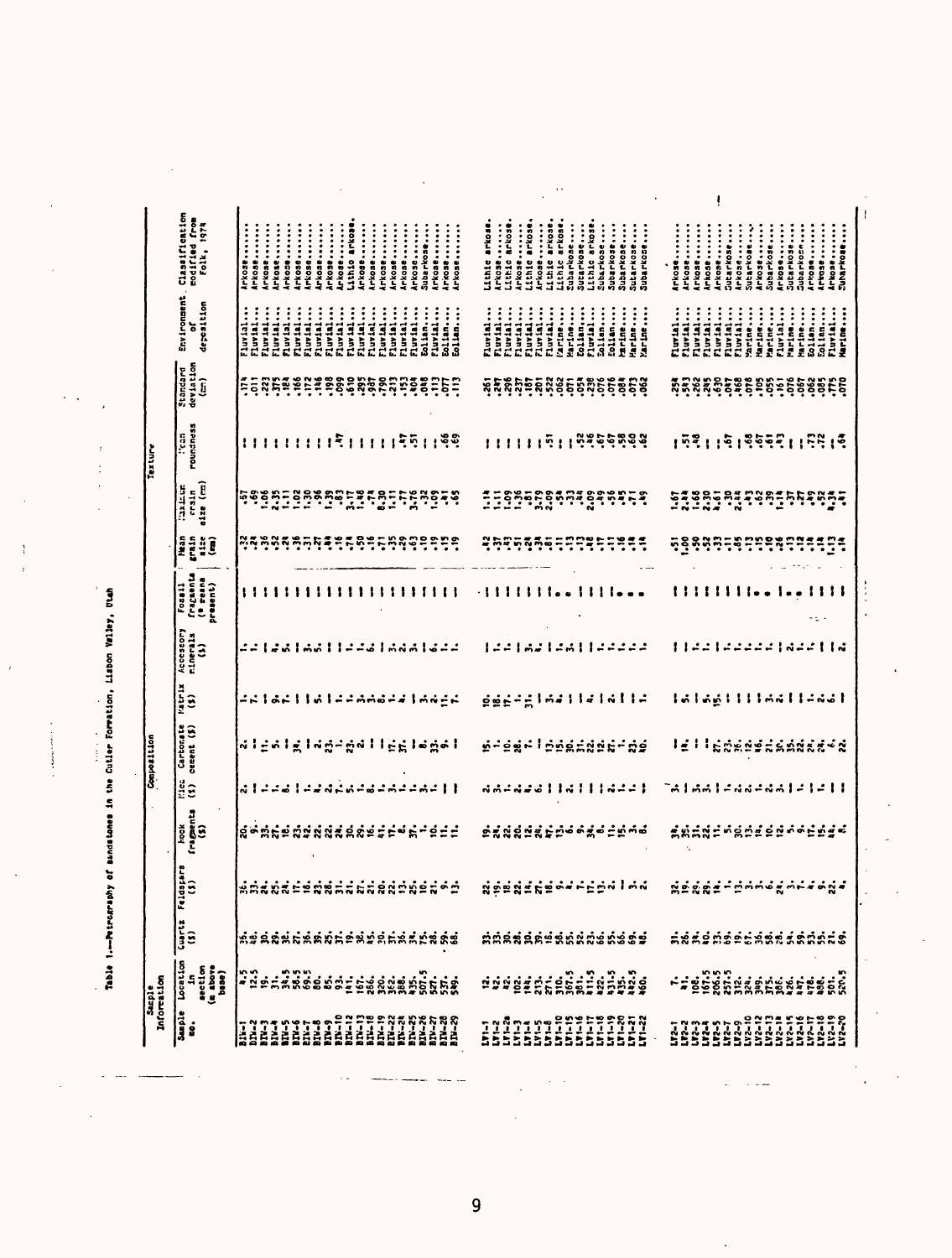compositions but with sutured contacts between crystals or notable schistosity were classified as metamorphic in origin. Rounded grains of shale, mudstone, and siltstone constitute the least abundant types of rock fragment present.

Minor constituents include mica (both muscovite and biotite) and accessory minerals. The accessory minerals include black opaques, chert grains, zircon, tourmaline, and apatite, in order of decreasing abundance. The black opaques are predominantly magnetite, usually altered to hematite. In some samples the black opaques are flakes of biotite that have been altered to hematite.

The cementing agent in the Cutler fluvial sandstones is either calcite or secondary overgrowths on the quartz grains. Some samples have both. A clay matrix as binding agent was present in a few samples. The porosity as determined from thin sections ranges from 1 to 18 percent for the fluvial: sandstones but averages about 4 percent.

The sandstones were classified following a modified version of the scheme proposed by Folk (1974). The modification consisted of combining igneous rock fragments, including polycrystalline quartz of igneous origin, with the feldspars and combining polycrystalline quartz of metamorphic origin with the lithic fragments. The fluvial sandstones are predominantly arkosic with some  $\checkmark$ lithic arkoses or subarkoses (fig. 11). The lithic arkoses contain more rock fragments than arkose, whereas the subarkoses have less feldspar than arkose.

The mean and maximum grain size of the fluvial sandstones as determined from thin-section analysis is shown in table 1. Variation in grain size in the measured sections, as determined from both thin sections and field observations, is shown on plates 1, 2, and 3. The overall mean grain size is 0.4 mm, with 40 percent of the samples having means greater than 0.5 mm; thus . these sandstones are medium to coarse grained. Of the sandstone sequences, 35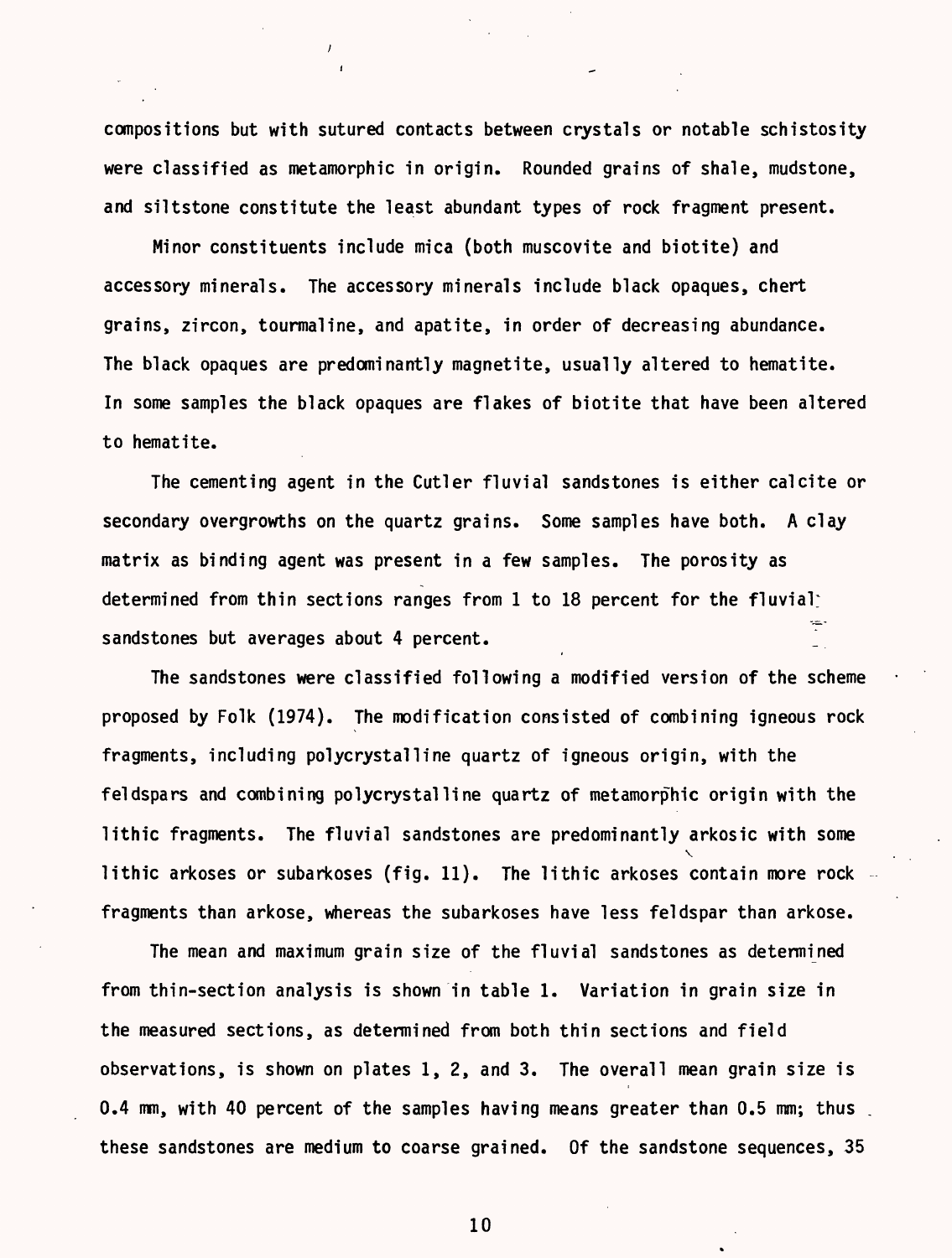percent are coarser grained at the base and fine upward, 21 percent are fine grained at the base and become coarser upward, and 44 percent are about the same grain size at the base and top (Plates 1, 2 and 3).

Zones in the fluvial sandstone sequences are conglomeratic. The conglomeratic zones are generally associated with the base of the sequence or with the larger scale trough cross stratification. The clasts in the conglomeratic zones range from 1 to 40 cm in maximum diameter; however, clasts from 1 to 3 cm are most common. The largest clasts are found at the base of sandstone sequences where channeling has occurred and are intraclasts of siltstone, mudstone, or shale. These intraformational clasts are produced by bank erosion. Other clasts at the base of the sandstones are rounded igneous and metamorphic rock fragments which reach a maximum size of about 12 cm but average 2 to 3 cm.

## Marine sandstones ^

#### Sedimentary structures

The marine sandstones are light colored, often white, and occur in tabular bodies from 1 to about-5 m thick. Basal contacts of these bodies are sharp and flat; upper contacts are sharp and range from flat to convex upward in bar-like buildups. Crossbedding is of the tabular type in units  $\ddot{\phantom{0}}$ approximately 0.5 m thick. Some of these bodies may have several crossbedded units with the crossbeds dipping in the opposite directions, while others are. structureless. Crossbedding directions for the marine sandstones are shown on figure 4.

# Petrography

The marine sandstones are composed of the same major constituents as the fluvial sandstones; quartz, feldspar, and rock fragments (table 1). The compositional difference between the fluvial and marine sandstones-is in the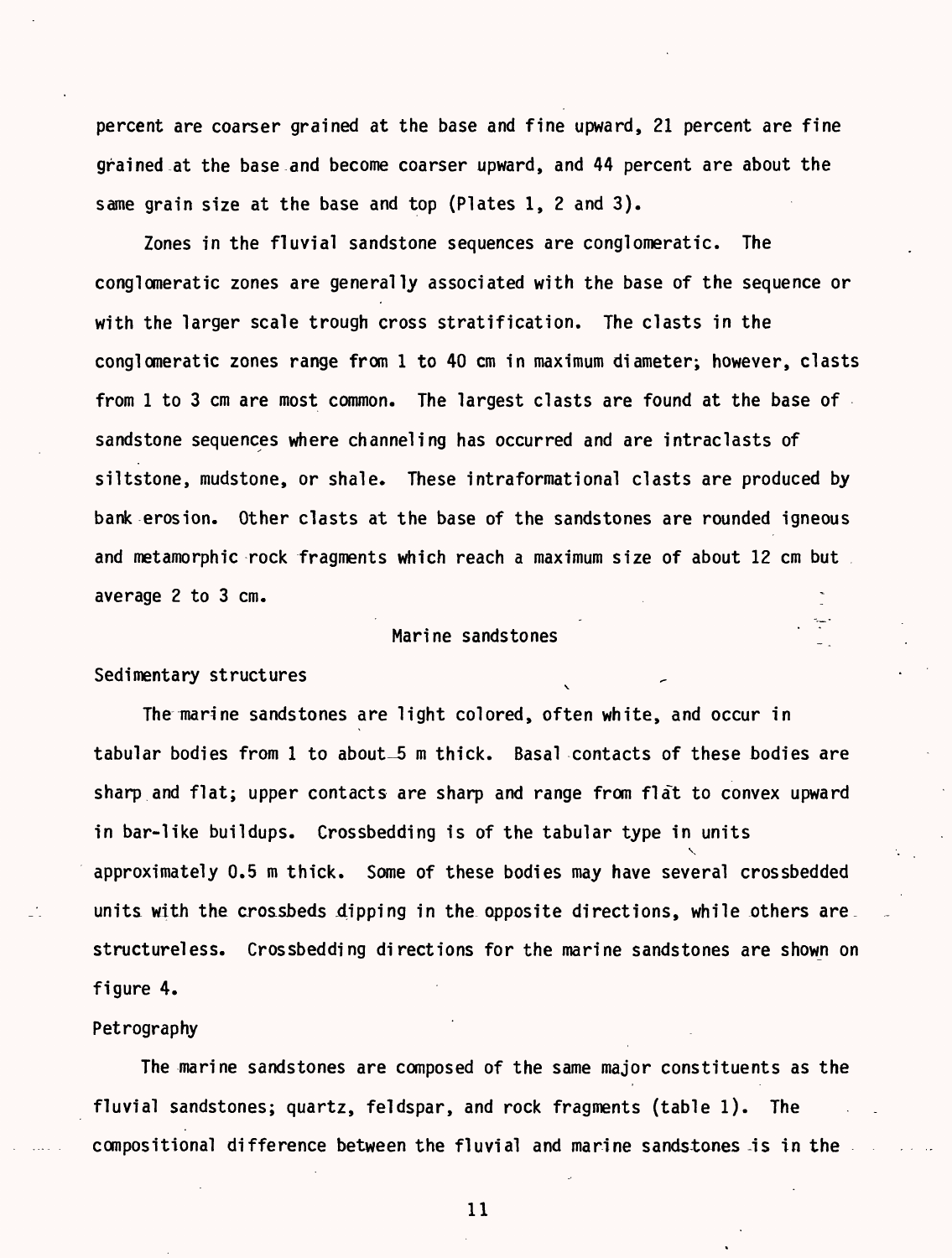Figure 4.--Crossbedding directions in marine sandstones of the Cutler Formation, Lisbon Valley, Utah. Based on 142 measurements.

Ś

N

 $3290$ 

 $\mathsf{M}$ 

 $\mathcal{L}$  ,  $\mathcal{L}$ 

Þ

 $\zeta$ 

B1W<br>355<sup>0</sup>

 $\setminus$ 

E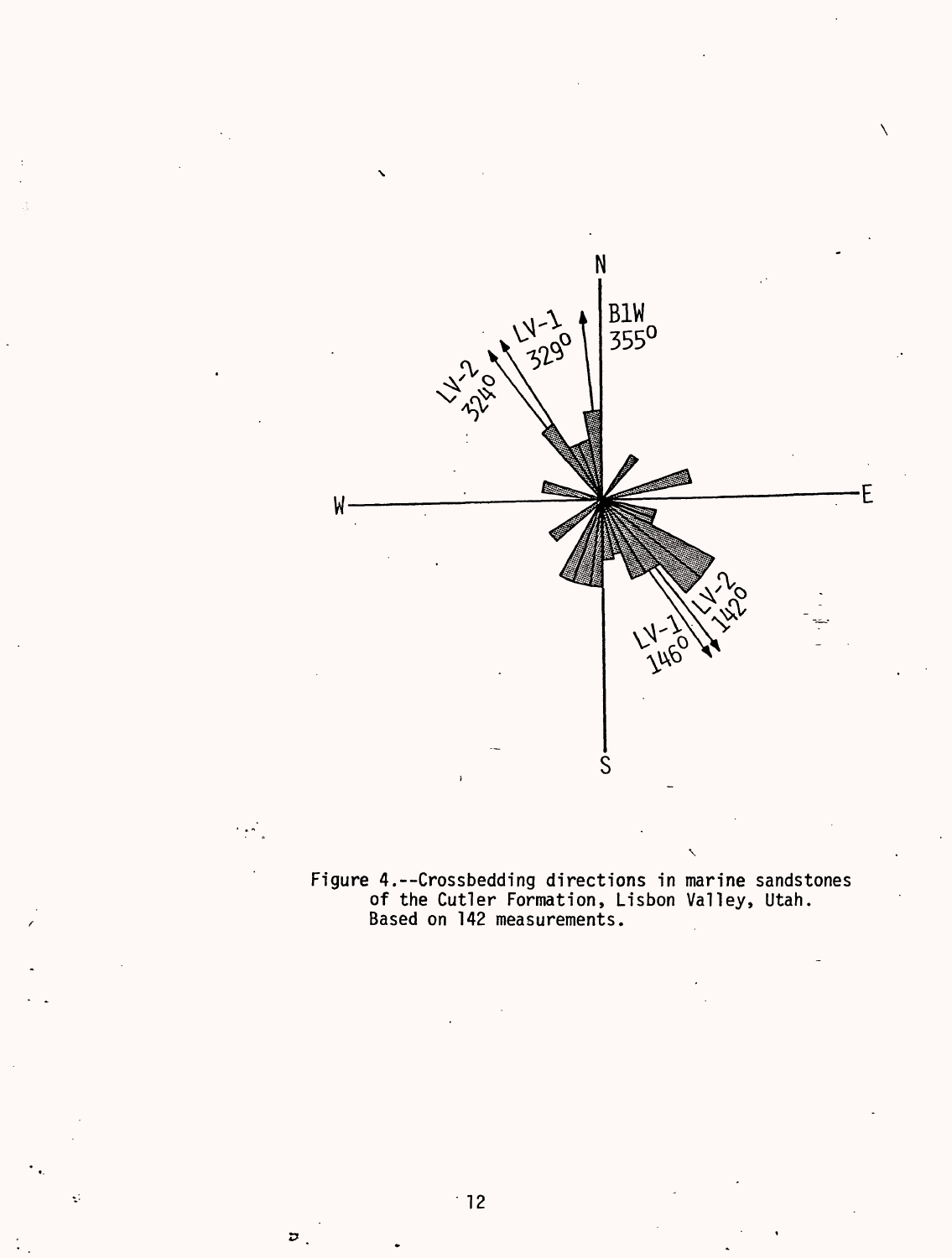amounts of these constituents. The marine sandstones have only one-eighth to one-tenth as much feldspar and about one-third as many rock fragments as the fluvial ones. Terrigenous sedimentary rock fragments are absent; metamorphic rock fragments range in abundance from less than 1 to 3 percent; and igneous rock fragments range in abundance from 2 to 10 percent. Intraclastic limestone rock fragments are present in these marine sandstones in amounts from less than 1 to 4 percent.

Minor constituents include mica, tourmaline, apatite, zircon, and chert. In addition to these constituents, fragments of fossils are present in these sandstones. Fragments of brachiopods, bryozoans, and echinodermata were noted, as well as some oolites.

These sandstones are cemented with calcite; although a few samples contain a small percentage of matrix. Porsity in these rocks ranges from zero to 10 percent but averages about 4 percent.

Subarkose is the dominant rock type, and sublitharenite is the second most common type in these sandstones. Reworking of arkosic sands in a marine / environment would reduce the amount of rock fragments and feldspar and produce these rock types.

The overall mean grain size for the marine sandstones is 0.13 mm, and  $\checkmark$ they range from 0.10 to 0.16 mm; thus they are fine-grained to very fine grained sandstones. The standard deviation of the grain sizes (table 1) is 0.1 or less, and thus these sandstones are much better sorted than the fluvial sandstones, which average about 0.3.

#### Eolian Sandstones

#### Sedimentary structures

The orange-red to buff colored eolian sandstones in Lisbon Valley occur in laterally continuous tabular bodies. These beds range from 5 to 20 m thick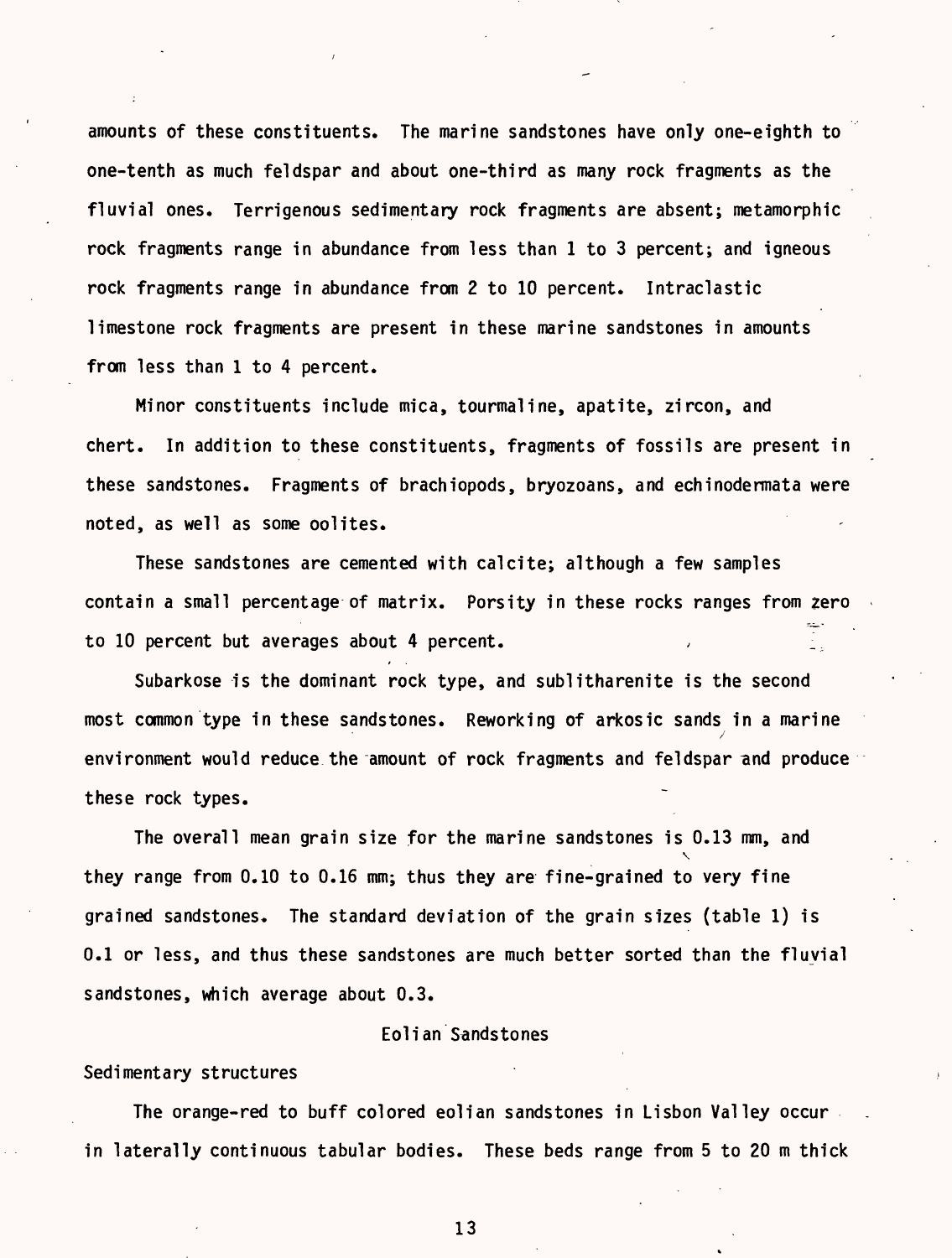but thicken and thin laterally. The basal contact is flat and sharp, whereas the upper contact is sharp but irregular laterally over distances of 100 m or more.

The most common sedimentary structures in these eolian sandstones are large-scale, 1- to 3-m-thick, tabular crossbeds. Dips of these crossbeds range from 10° to 40° and average about 25°. About 40 percent of the crossbeds measured dip between  $25^{\circ}$  and 35<sup>o</sup>, and 48 percent dip between 15<sup>o</sup> and 25<sup>0</sup>. Crossbedding directions are shown on figure 5.

In addition to the large-scale crossbedding, other sedimentary structures which support an eolian origin for these sandstones are present. These minor but important structures include high-index ripples developed on foreset bedding surfaces, lag deposits, inverse-graded bedding in ripple laminations, avalanche structures on foreset bedding, and raindrop impressions. Petrography

The eolian sandstones are-composed of the same major constituents as both the fluvial and marine sandstones (table 1), with the amounts of quartz, feldspar, and rock fragments being very similarto those in the marine sandstones. The amounts of feldspar and rock fragments are-less than in the fluvial sandstones. Both terrigenous sedimentary and metamorphic rock  $\checkmark$ fragments are absent in half of the samples studied. Several samples contain 1-3 percent limestone fragments similar to those noted in the marine sandstones.

The minor constituents include mica, zircon, apatite and tourmaline. The amount of mica present is much less than in either the marine or fluvial sandstones. The cementing agent is predominantly calcite, as it is in the marine sandstones. The porosity is higher than in either the fluvial or marine sandstones, averaging 6.5 percent.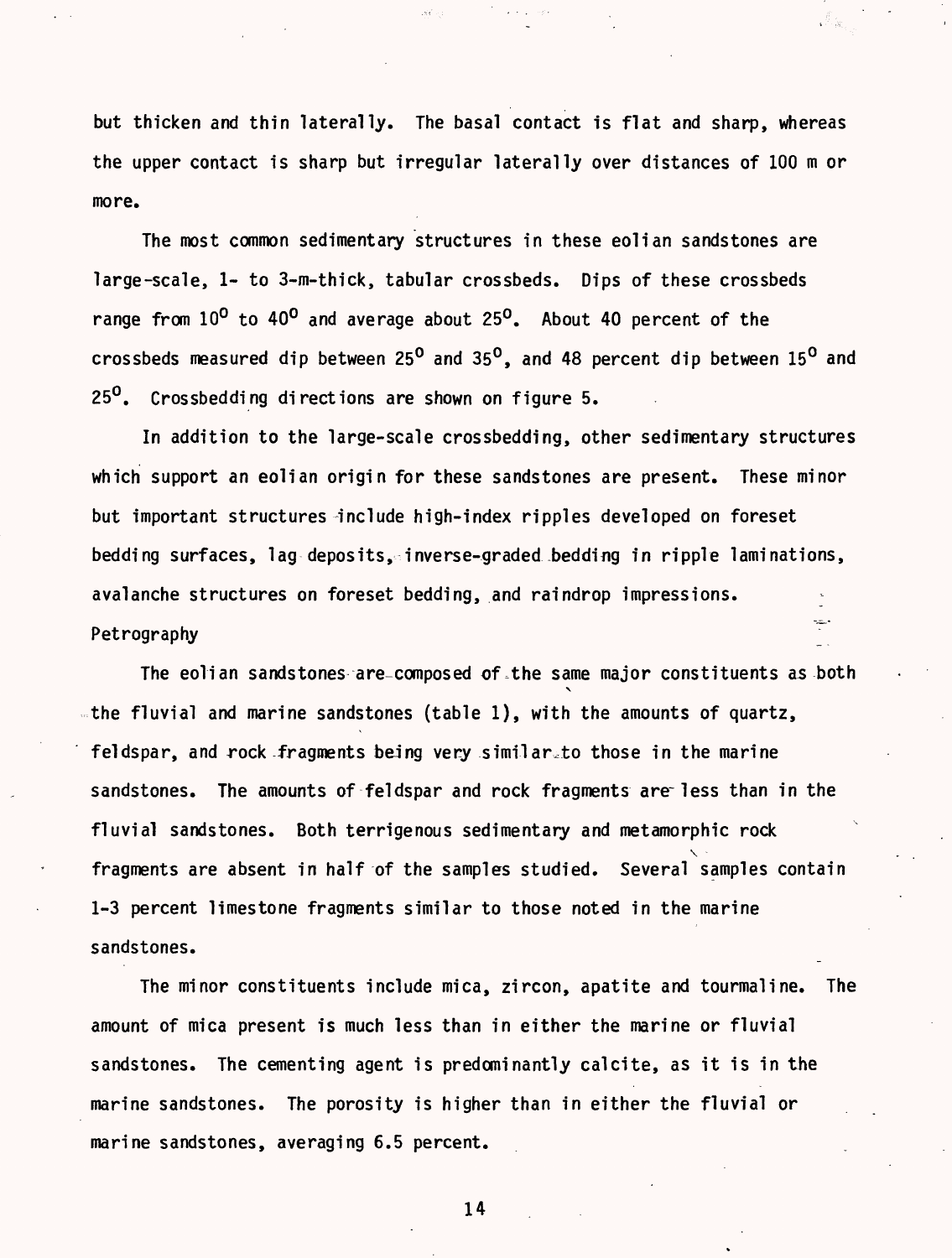

Figure 5. -- Crossbedding directions in eolian sandstones of the Cutler Formation, Lisbon Valley, Utah. Based on 55 measurements

 $\overline{v}$ .

 $\vec{\psi}$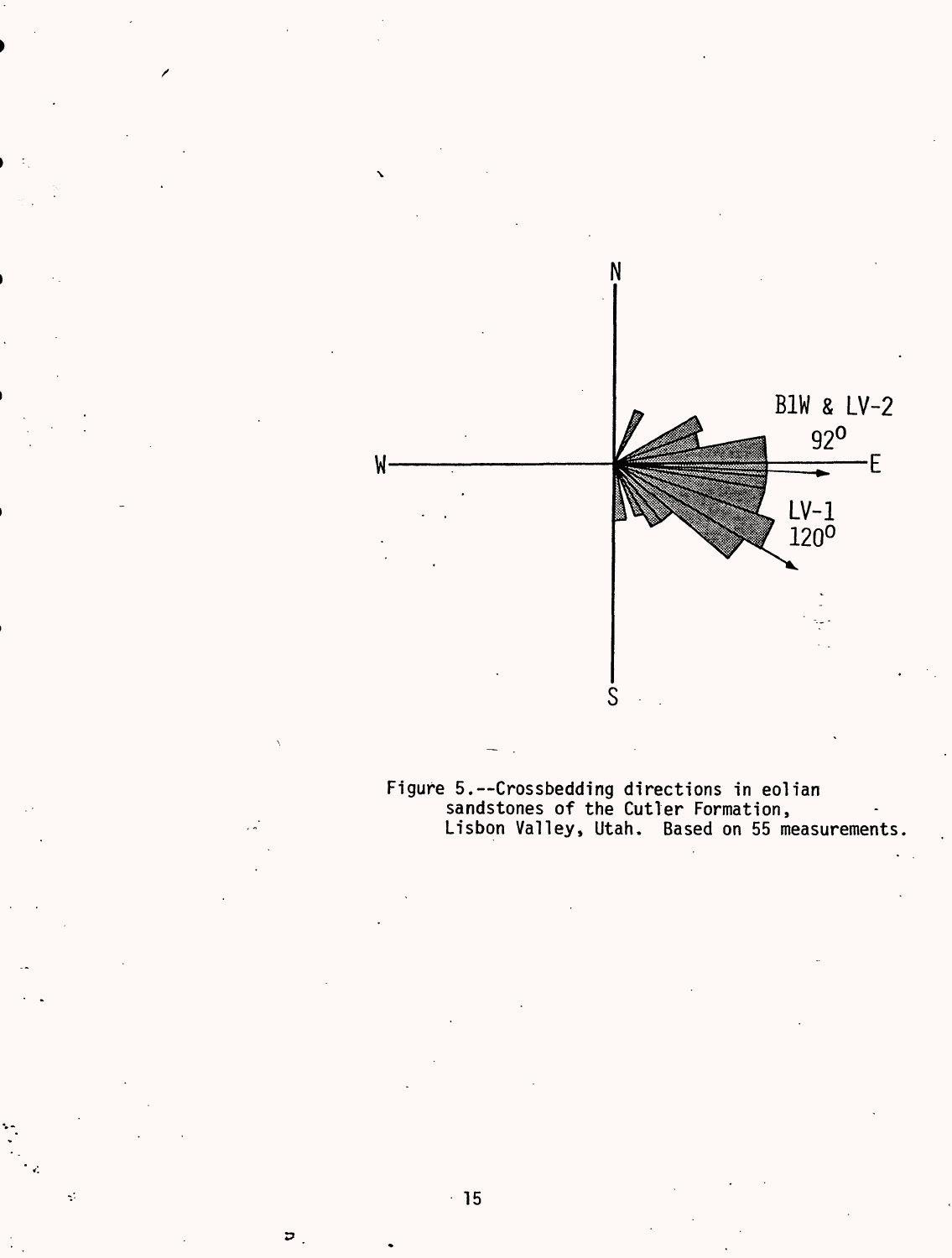$\overline{1}$ 

Table 2.--Petrography of limestones in the Cutler Formation, Lisbon Valley, Utah

×

 $\ddot{\phantom{a}}$ 

|                         | Sample information                                    |             |                      |         |         | Composition (* means present) |      |       |        |          |                   |                                |
|-------------------------|-------------------------------------------------------|-------------|----------------------|---------|---------|-------------------------------|------|-------|--------|----------|-------------------|--------------------------------|
| Sample<br>c.            | $\ddot{a}$<br>above base)<br>section(m<br>Location    | Intraclasts | Colites              | Pellets | Fossils | Micrite                       | Spar | Chert | Quartz | Feldspar | fragments<br>hock | Classification<br>(101k, 1959) |
| <b>FIN-17</b>           | 130.5                                                 | 4.          | ×                    | ί       |         | Ą.                            | ×    |       |        | ۵k       | :                 | Biomicrite.                    |
| <b>BIN-14</b>           |                                                       |             |                      |         |         |                               |      |       |        | ×,       |                   | <b>Dicsparite</b>              |
| <b>BIW-15</b>           |                                                       |             | I                    |         |         |                               |      |       |        |          | ļ                 | Eiosparite.                    |
| $BIX-16$                | $173.5$<br>$173.55$<br>$175.55$<br>$242.5$<br>$372.5$ |             |                      |         |         |                               |      |       |        | d.       |                   | Eiosparite.                    |
| $L1V-1$                 |                                                       |             |                      |         |         |                               |      |       |        |          |                   | Micrite                        |
| BIW-21                  |                                                       |             |                      |         |         |                               |      |       |        | ۰,       |                   | Pelmicrite                     |
| $BIN - 23$              |                                                       |             |                      |         |         |                               | ×    |       |        |          |                   | Nicrite                        |
|                         |                                                       |             |                      |         |         |                               |      |       |        |          |                   |                                |
| $2 - 1177$              | 230.                                                  |             | I                    |         |         |                               |      | ×.    |        |          | i                 | Micrite                        |
|                         |                                                       | i           | ł                    |         |         |                               |      | ¦     |        |          |                   | Eiomicrite                     |
| $LVI = 9$<br>$LVI = 11$ | 251.5                                                 |             |                      |         |         |                               |      |       |        |          | i                 | Pelmicrite                     |
|                         | 316.5                                                 | i           |                      |         |         |                               |      |       |        |          | i                 | Chert replacing                |
|                         |                                                       |             | $\ddot{\phantom{0}}$ |         |         |                               |      |       |        |          |                   | spar replacing<br>fossils.     |
| $UV1 - 12$              | 317.                                                  | I           | $\mathbb{R}^2$<br>I  | I       | ļ       | ļ                             |      |       | i      | I        | i                 | Chert replacing                |
|                         |                                                       |             |                      |         |         |                               |      |       |        |          |                   | spar.                          |
|                         |                                                       | ί           | 水                    |         |         |                               |      |       | i      |          | ļ                 | Pelmicrite.                    |
| $LV1-13$<br>$LV1-14$    | $321.5$<br>$324.5$                                    | I           | i                    |         |         |                               |      | ί     | i      | i        | i                 | Eiomicrite                     |
|                         |                                                       |             |                      |         |         |                               |      |       |        |          |                   |                                |
|                         |                                                       |             | Ì                    |         |         |                               |      |       |        |          | i                 | Micrite                        |
|                         |                                                       |             |                      |         |         |                               |      |       |        |          | ί                 | Intramicrite.                  |
| $L_V2-6$<br>$L_V2-11$   | 220.5<br>260.5<br>344.                                |             |                      |         |         |                               |      | ់     |        |          | ļ                 | Pelmicrite                     |
|                         |                                                       |             |                      |         |         |                               |      |       |        |          |                   |                                |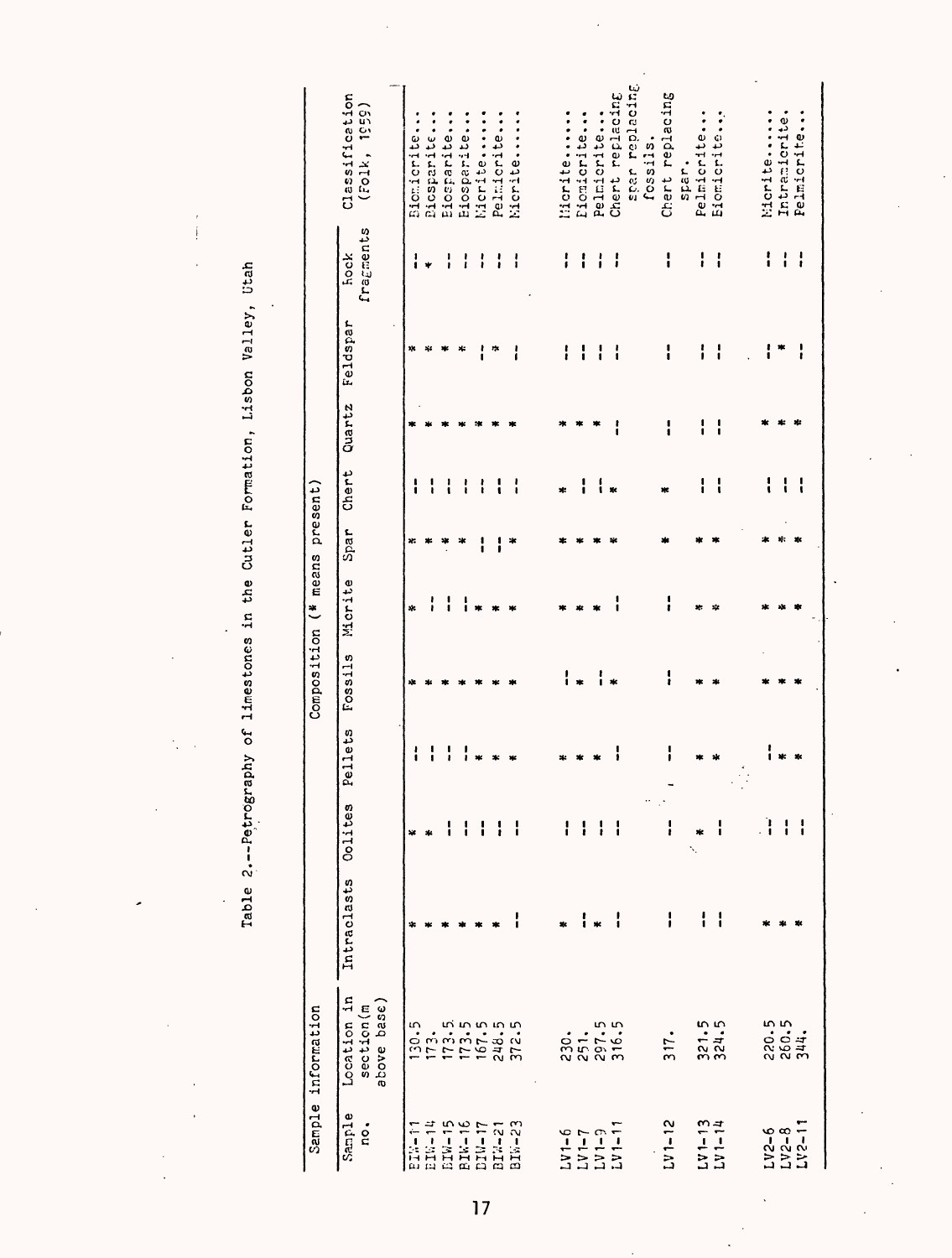These eolian sandstones are classified as arkose, lithic arkose, subarkose, or sublitharenite. The variety of rock types reflects a greater variation in mineralogy in the eolian sandstones than in either fluvial or marine sandstones.

The overall mean grain size for the eolian sandstones is 0.15 mm, but the grains range from 0.11 to 0.17 mm; the standard deviation is 0.08. The eolian sandstones are a little better sorted than the marine sandstones, but are about the same grain size (table 1).

#### Limestones

Limestones make up a very small part of the Cutler in Lisbon Valley. They occur in the lower half of the Cutler interbedded with fluvial sandstones and in the upper half associated with the marine sandstones. The lower limestones are perhaps tongues of the Elephant Canyon Formation, also mapped as Rico by many workers, and the upper limestones are a part of the marine, facies of the Cedar Mesa Sandstone.

The gray to red limestones are tabular to lenticular beds that range in thickness from less than 10 cm to about 2 m. Thin lenticular beds commonly are covered and can be found only in float. They commonly show little internal sedimentary structure although a few are horizontally laminated and one bed  $\checkmark$ contains tabular crossbedding.

The limestones contain a variety of constituents (table 2) including fossils, intraclasts, oolites, pellets, and detrital material ranging in size from coarse silt to very fine sand, in a micrite matrix or calcite spar cement. The detrital material composes from less than 1 percent to about 8 percent in amount, and consists of quartz, feldspar (largely microcline), a few rock fragments, and mica flakes. In order of decreasing abundance, fossils include echinoderm fragments, bryozoan and or brachiopod fragments,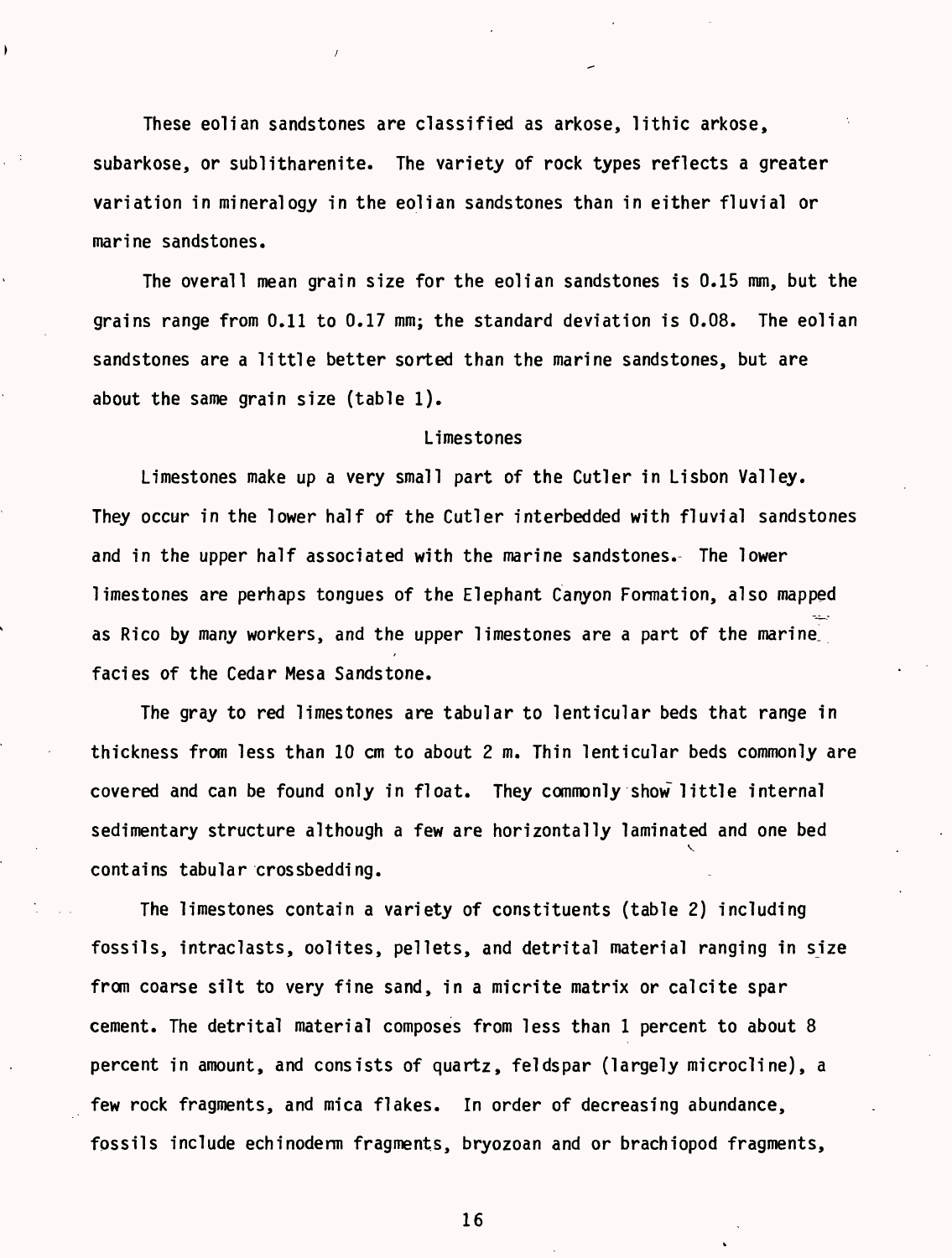and mollusca (largely gastropod fragments). Evidence of burrowing is present in a number of the thin sections studied.

The limestones were classified following the scheme proposed by Folk (1959). These limestones are largely biomicrites or biosparites with a few intramicrites, pelmicrites, or micrites.

#### Shales, siltstones, and mudstones

The bright brick-red shales, mudstones, and siltstones are 2 to 4 times more abundant than the sandstones and have an average sand-shale ratio of 1:3. These rocks are more easily eroded than the sandstones and are generally covered with soil and float. Sedimentary structures useful for environmental intrepretation are not prevalent, and the general depositional environment of these rocks was determined by their association with fluvial sandstone and marine sandstone and limestone (plates 1, 2, and 3).

The fluvial shales, mudstones, and siltstones are associated with the fluvial sandstones. The siltstones-often contain trough crossbedding which indicates current-directions similar to those of the fluvial sandstones. In addition, asymmetrical ripple marks, mudcracks, and varves are found in these  $l$ ithologies. These rocks were deposited in overbank-channel, floodplain, natural levee, and lacustrine environments. Orange-red siltstones found in  $\ddot{\phantom{0}}$ the upper portions of the Cutler associated with the fluvial sequences may have been deposited as small eolian dunes on the floodplain.

The marine shales, mudstones, and siltstones are associated with marine sandstone and limestone. Tabular to trough type crossbeds occur in the ^siltstones and have paJeocurrent directions similar to those found in the marine sandstones. Symmetrical ripples and horizontal burrows are also found in these rocks. These rocks were deposited in shallow nearshore and tidalflat environments.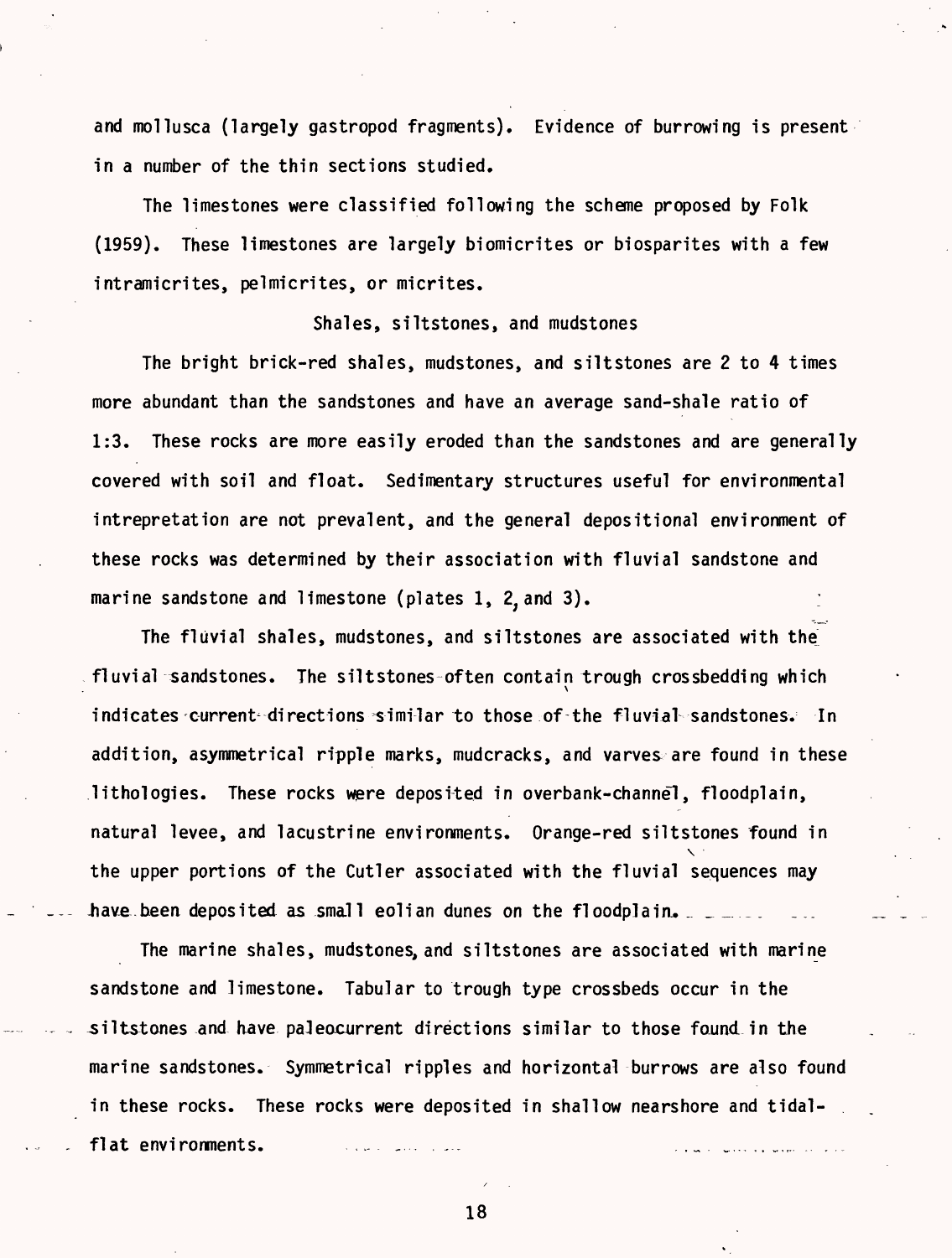#### DEPOSITIONAL ENVIRONMENTS

Experimental flume studies, studies of modern sedimentary environments, and detailed examination of rock sequences have greatly improved the determination of paleoenvironments. Primary sedimentary structures and stratification sequences are especially useful in determining paleo-fluvial sequences. Two excellent works, Harms and others (1975) and Miall (1977), have summarized these developments. In this study, paleoenvironmental interpretations of the fluvial sequences and the methods used are based largely on these reports.

Development of models from stratification sequences using nonparametric statistics is discussed by both Harms and others (1975, p. 69) and Miall (1977, p. 3). The method suggested by Harms and others is based on chi-square contingency analysis, wherein a calculated expected frequency is compared to the actual frequency. The method suggested by Miall involves embedded Markov chain analysis, in which a calculated random probability is compared to the actual probability. Both methods allow for testing the null hypothesis that the vertical succession of sedimentary structures -was derived by random processes by using the chi-square test. Both methods of building model^ were tested in this study and found to give identical results. The chi-square V method is easier to calculate and to interpret and is recommended for any future model building.

## Fluvial Environments

Examination of the fluvial sandstone bodies and the sequences of sedimentary structures in these bodies (plates 1, 2, and 3) indicates two types based on size. The larger bodies consist of thick, coarse-grained sandstones that display a high degree of variability of grain size and contain.  ${\tt Jarge\_sed}$ imentary structures. The sequence of sedimentary structures varies,  $\Box$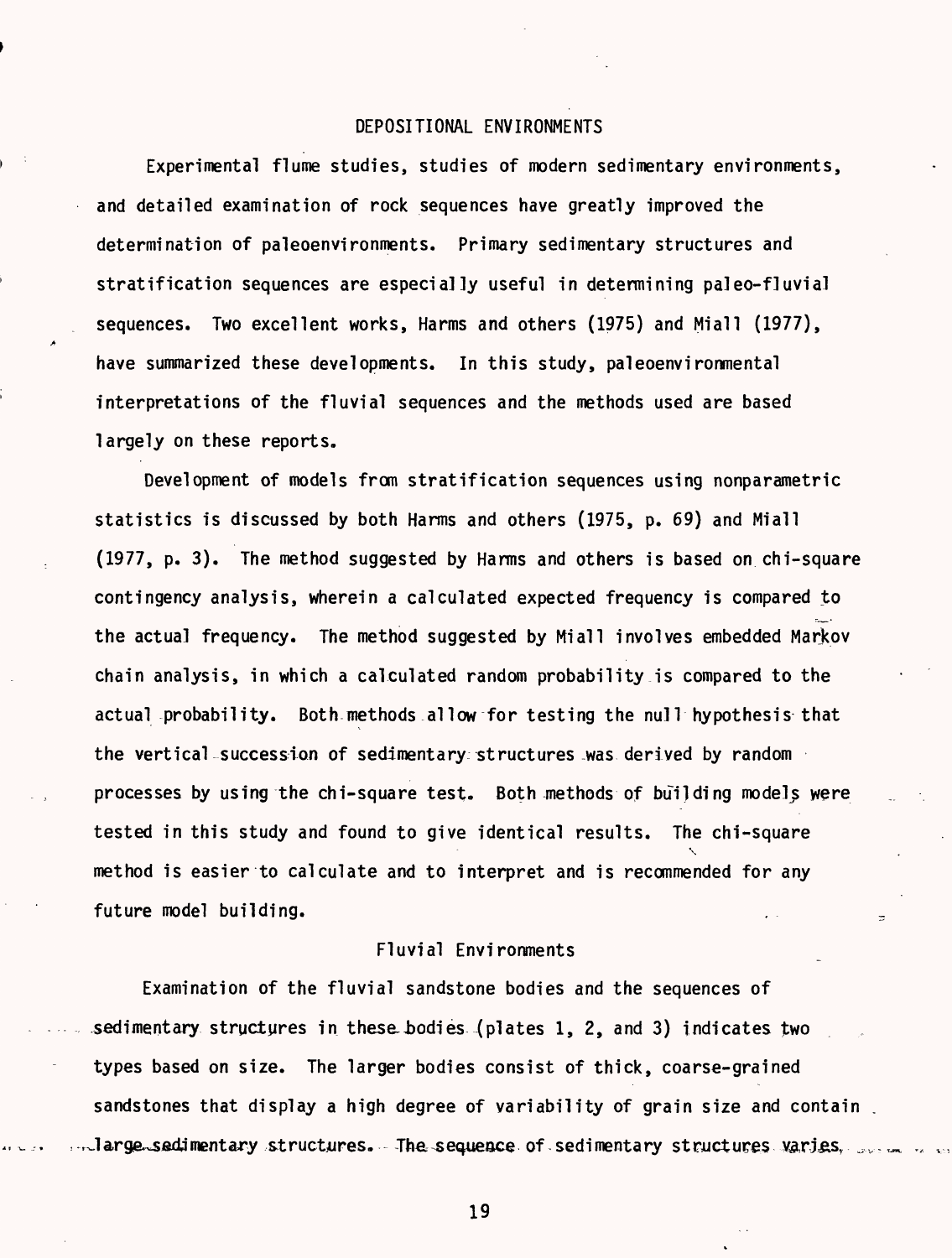greatly, and they commonly contain coarse material such as clay clasts at the bottom of the sequence. The thinner sandstone bodies consist of finer, more uniform grains and have a more uniform size and sequence of sedimentary structures. The smaller sandstone bodies occur predominantly in the upper half of each section, whereas the larger bodies occur in the lower half. A fluvial model was developed for each of these types.

The first model (fig. 7) is for the larger sandstone bodies and was / synthesized from 29 sequences with 105 transitions from one type of sedimentary structure to another. The facies relationship diagram and a list of the facies transitions are shown on figure 6. The second model for the sequence (fig. 9) was developed from 21 different bodies with a total of 76 facies transitions (fig. 8).

The two models are similar, differing only in thickness and size of sedimentary structures. Both compare well with the generalized model for meandering stream deposits developed by Alien (1970) and the more specific model for the meandering Wabash River described by Jackson (1976). The larger sandstone bodies in the Cutler are associated only with fluvial deposits, whereas the smaller sequences are associated with marine sandstones and limestones. Marine fossil fragments are found in some of these smaller  $\checkmark$ fluvial sequences (plates 2 and 3). These associations suggest.that the smaller sequences may be meandering distributary deposits formed by streams flowing across tidal mud flats.

To obtain some idea of what the streams were like that made the Cutler deposits, estimates of the paleohydrology were calculated following the formulas presented by Schumm (1972). The results are shown in table 3. Widths and depths were estimated from 60 sandstone sequences and averaged for each type of meandering deposit. At best these data can be considered only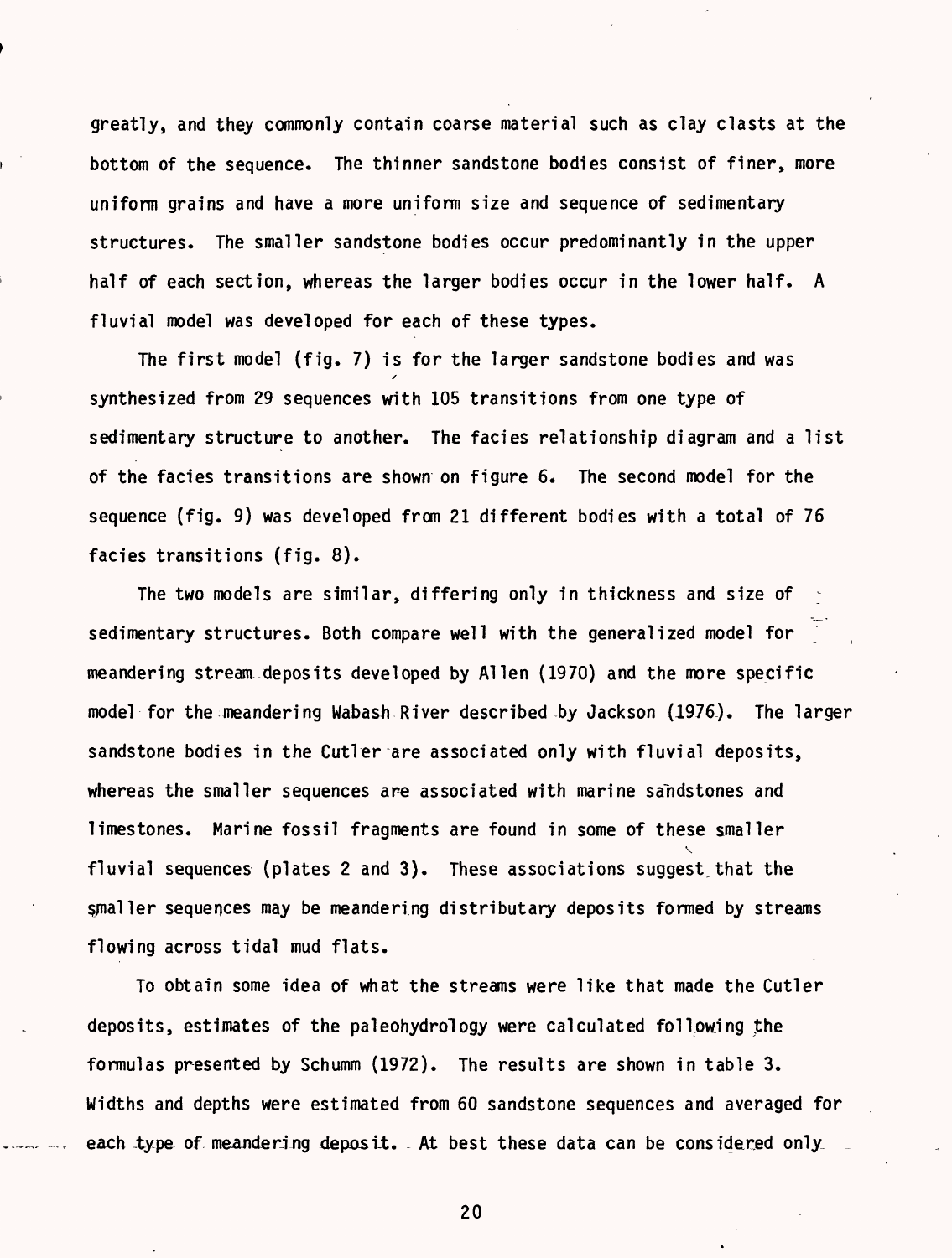

Transitions for meandering fluvial sequences from

- I. Horizontally bedded lenticular siltstone, shale, or mudstone and very fine grained sandstone to
- A. Coarser grained channel sandstone often with clay clasts and erosional base, to (or with)
- B. Large trough cross stratification, to
- E. Horizontally laminated sandstone, or to
- C. Tabular-planar cross stratification, to
- F. Convolute<sup>3</sup> bedding (slumping), to
- G. Small trough cross stratification, to
- H. Horizontal ripple lamination, to
- I. Horizontally bedded lenticular siltstone, shale or mudstone and very fine grained sandstone.

Figure 6.--Facies relationship diagram with list of transitions for large meandering fluvial sequences in the Cutler Formation. Based on 105 transitions studied in 29 sequences. Numbers show how many transitions of each type were found.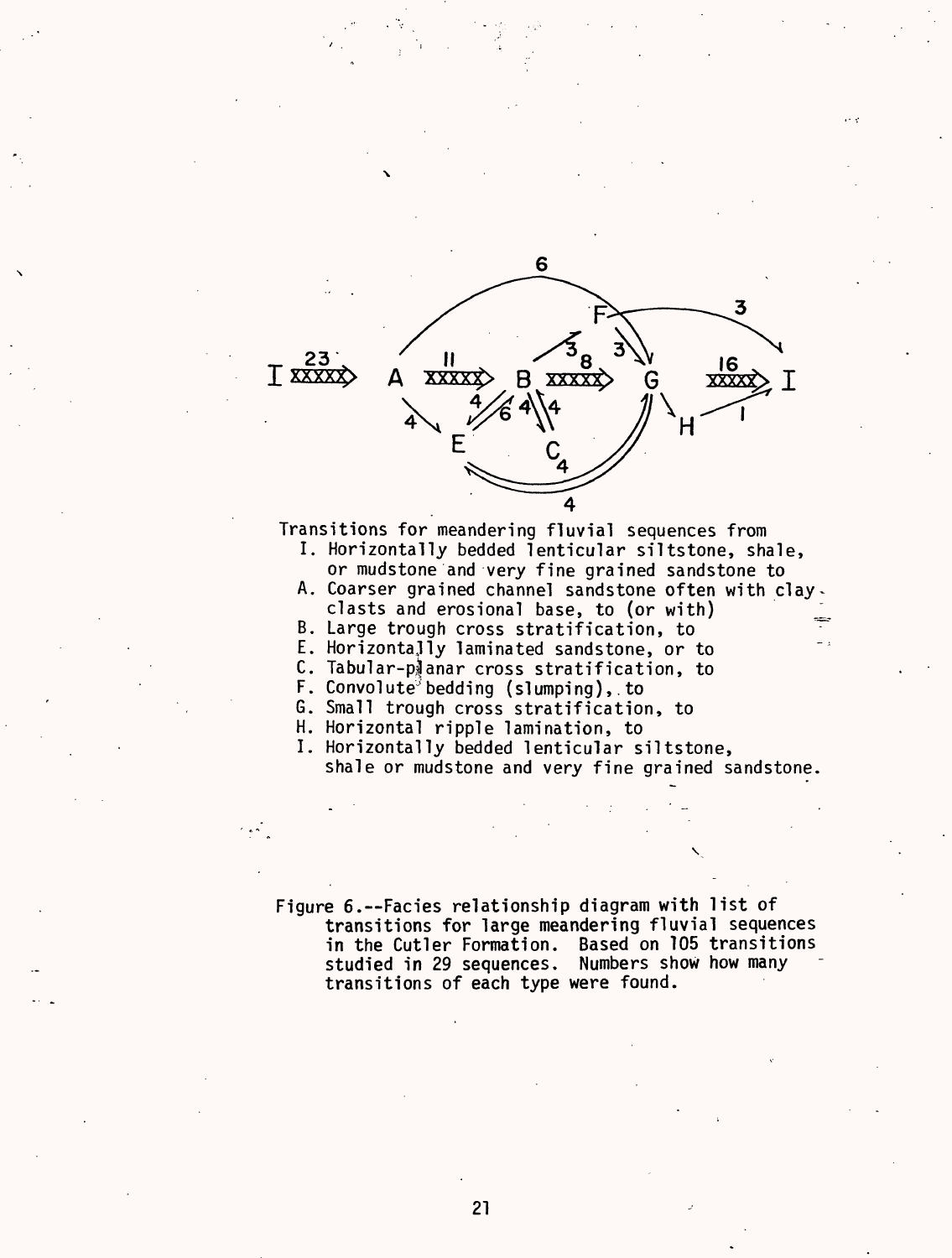

.<br>.<br>.

**ro**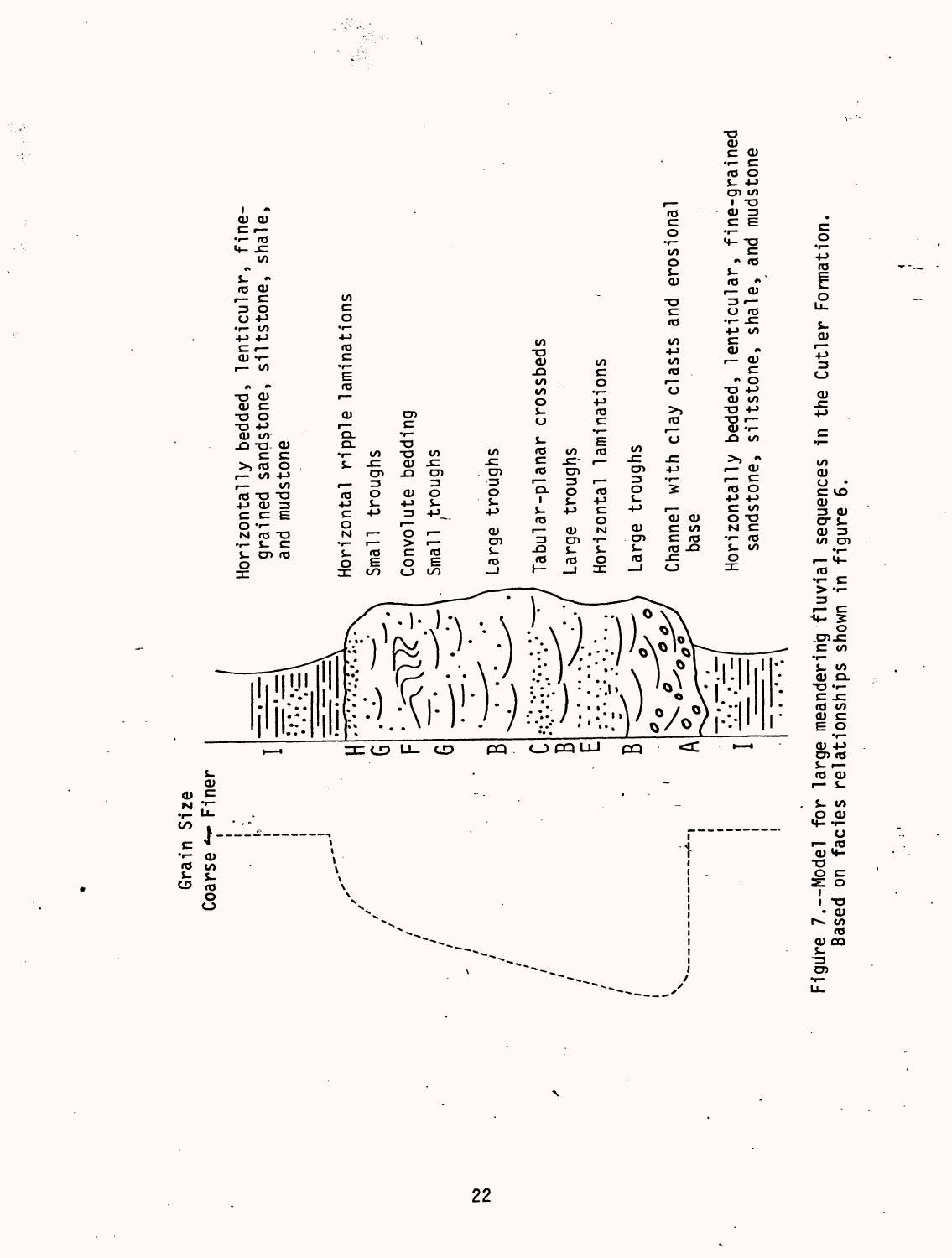![](_page_26_Figure_0.jpeg)

Transitions for meandering distributary sequences from

- I. Horizontally bedded siltstone, shale, or mudstone to
- A. Coarser grained channel sandstone with sharp basal contact and a few clay clasts or
- G. Small trough cross stratification in sandstone with sharp basal contact, to
- E. Horizontally laminated sandstone and (or)
- C. Tabular-planar cross stratification, to
- I. Horizontally bedded siltstone, shale, or mudstone, to
- L. Marine sandstone or limestone.

Figure 8.--Facies relationship diagram with list of transitions for small meandering fluvial sequences in the Cutler Formation. Based on 76 transitions studjed in 21 sequences Numbers show how many transitions of each type were found.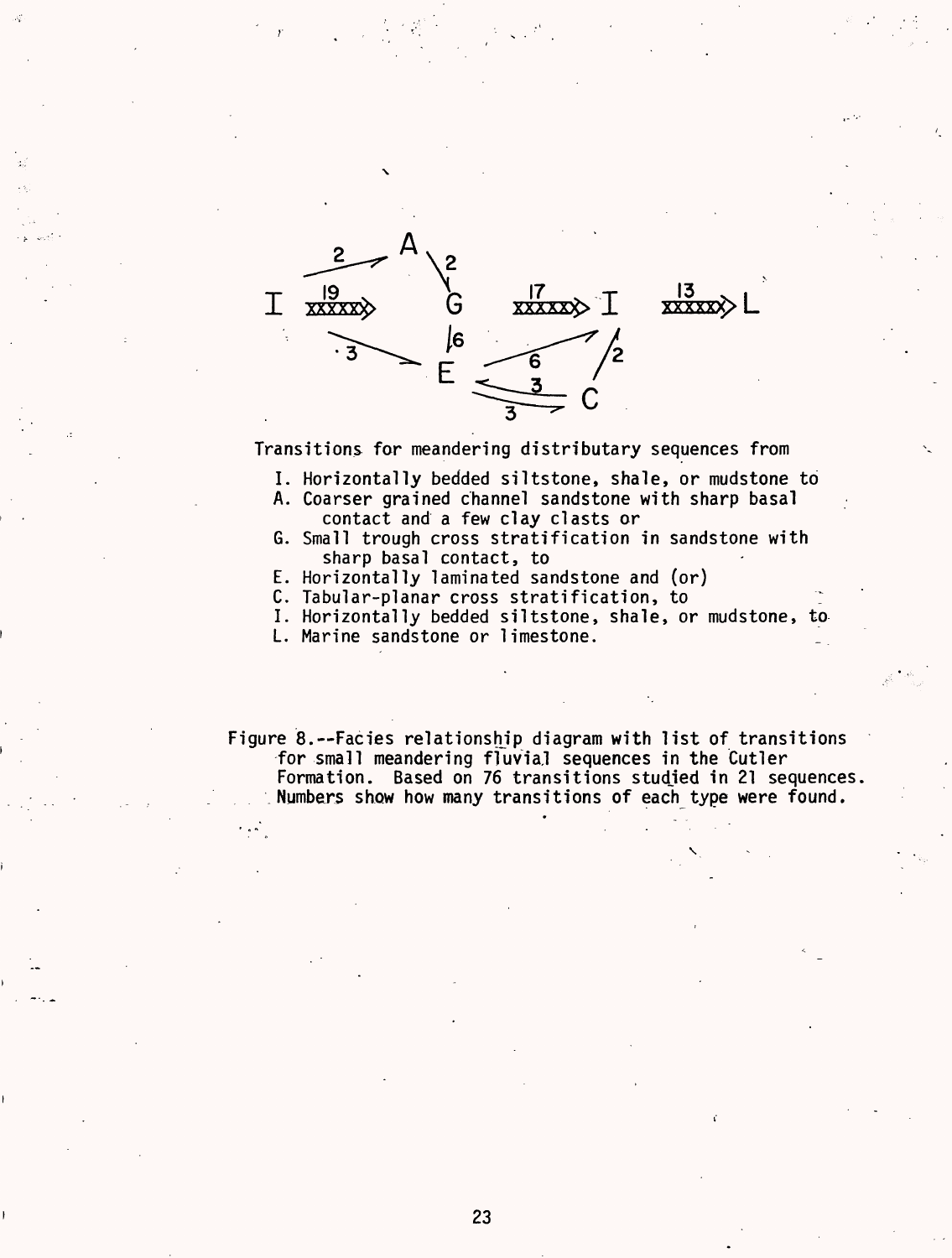![](_page_27_Figure_0.jpeg)

 $\ddot{\phi}$ 

Figure 9.--Model for small meandering fluvial sequences in the Cutler Figure 9.--Model for small meandering fluvial sequences in the Cutler<br>Formation. Based on facies relationships shown in figure 8. Formation. Based on facies relationships shown in figure 8.

**PO**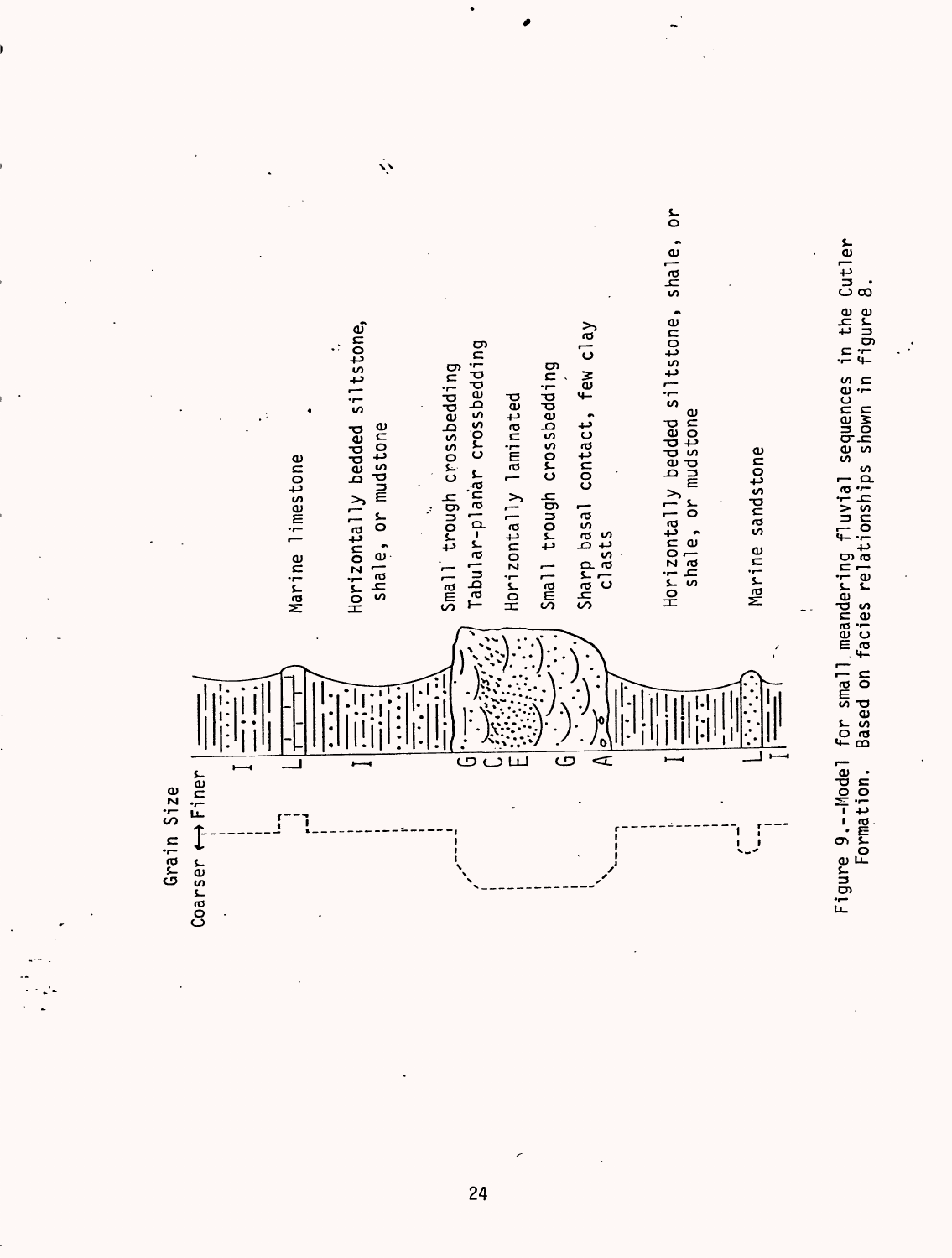# Table 3.--Summary of paleohydrology of streams that deposited the Cutler Formation.

| Parameters                  | Meandering<br>streams | Distributary<br>streams |
|-----------------------------|-----------------------|-------------------------|
| Average depth               | 9.0 <sub>m</sub>      | 4.3 m                   |
| Average width               | 49.0 m                | 26.9 <sub>m</sub>       |
| Width-depth ratio           | 5                     | 6                       |
| Meander wavelength          | 431.0 m               | 312.3 m                 |
| Stream gradient             | $0.18$ m/km           | $0.39$ m/km             |
| Mean annual flood           | 438.0 $m^3$ /sec      | 150.8 $m^3$ /sec        |
| Mean annual discharge       | 59.7 $m^3$ /sec       | 11.1 $m^3$ /sec         |
| Velocity of flood discharge | $1.42$ m/sec          | $1.97$ m/sec            |
| Sinuosity                   | 2.3                   | 2.2                     |
| Valley gradient             | $0.42$ m/km           | $0.83$ m/km             |

[Calculated following the methods outlined by Schumm (1972).]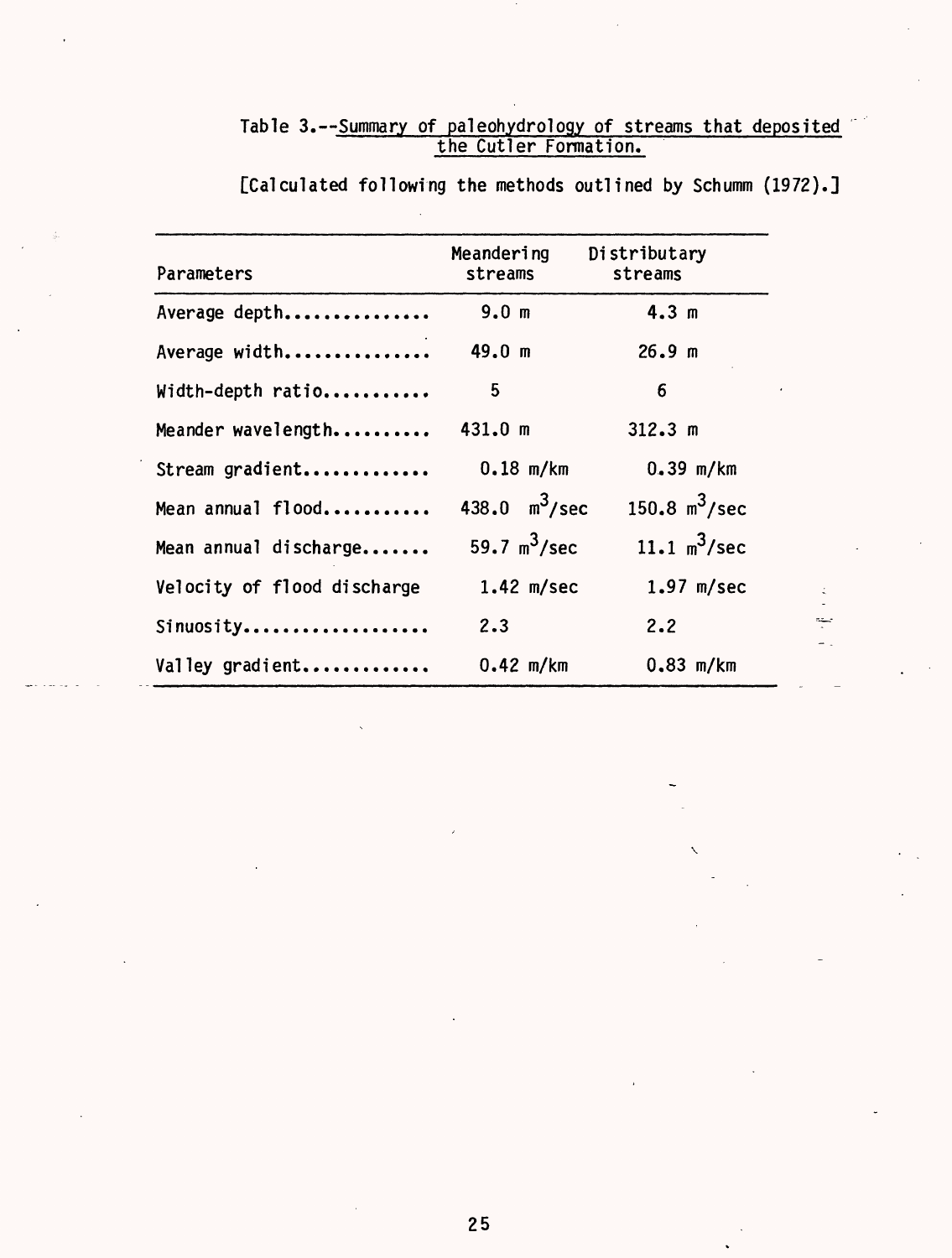estimates or "ball-park" figures. If correct, an average Cutler stream that flowed across the Lisbon Valley district was about the size of the present-day San Juan River of southern Utah.

# Marine Environments

The marine sandstones and limestones were deposited in shallow, warm, nearshore environments. The petrography of the sandstones indicates reworking, and the crossbedding directions suggest longshore currents as a possible agent. A buildup of sand into bar geometry was found in a number of these sandstones; thus some of these sandstones were probably deposited as longshore bars. The 1-m-thick, horizontal, parallei-laminated sandstone at the base of the prominent eolian sandstone near the top of the measured sections (plates 1, 2, and 3) may be a beach deposit similar to those described by Dickinson and others (1972), which are directly overlain by 7 eolian deposits.

The limestones contain appreciable amounts of lime mud and thus must have been deposited in relatively quiet water. Inasmuch as detrital material is neither very abundant nor very coarse in these limestones, the sites of deposition were remote or protected from the influx of sedfment. A few of the limestones show the effects of reworking, including crossbedding, and some  $\mathbf{v}_i$ contain oolites suggesting some current activity. The limestones were deposited in a shallow, quiet to moderately agitated, warm marine environment.

## Eolian Environments

The eolian sandstones in the Lisbon Valley area are closely associated with marine sediments. The thin-section studies revealed that carbonate fragments are present in some of these sandstones. These carbonate grains, largely lime-mud fragments, probably had a local origin. The suggested depositional environment for these sandstones is coastal dune field, similar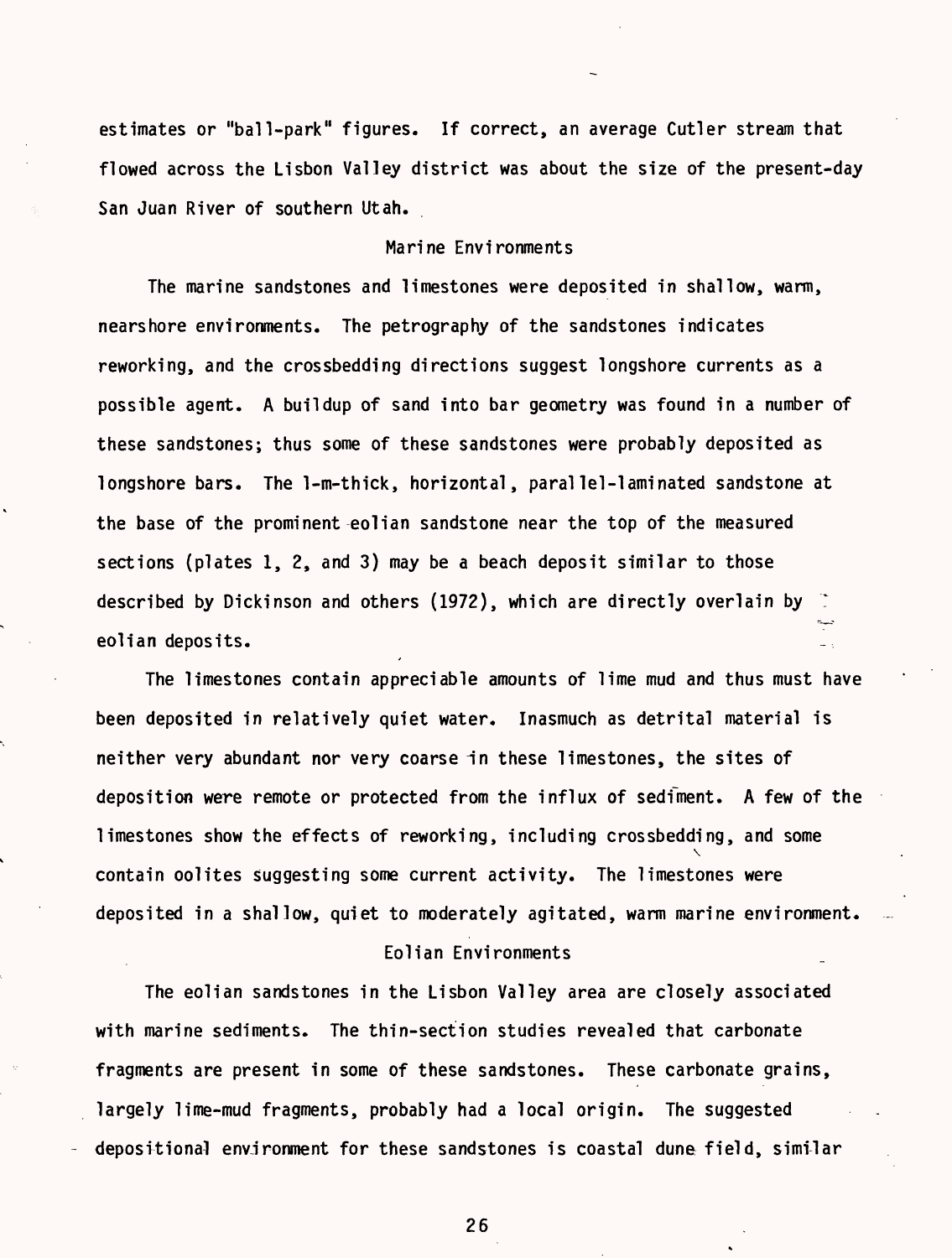to those described by Dickinson and others (1972, p. 195) along the Gulf Coast. The crossbedding directions (fig. 5) suggest that onshore wind movement was dominant in forming these dunes. McBride and Hayes (1962) noted an onshore mean direction in their study of crossbedding in the dune fields of Mustang Island, Texas. Slump structures similar to those described by McKee and Bigarella (1972) in the Brazilian coastal dunes are also found in the Cutler eolian deposits.

#### URANIUM-VANADIUM OCCURRENCES

Uranium has been mined from the upper part of the Cutler Formation in the central and northern part of the Lisbon Valley district along Big Indian Wash. The major producing zones in the Cutler occur about 30 to 40 m stratigraphically below the Permian-Triassic uncomformity, and about 300 to 500 m updip and northeast of the eastern limit of the Triassic Chinle ore belt (Chenoweth, 1975, p. 256). Additional orebodies occur in the Cutler at various locations where the Chinle ore belt is in direct contact with the underlying Cutler sandstones (Chenoweth, 1975, p. 256). This study has concentrated on the-first type of occurrence, and in the central part of the area., Samples were taken,from two prospects in Spillar Canyon (fig. 1) and from Atlas Mineral's Big Buck Mine.  $\ddot{\phantom{0}}$ 

The ore zones are in bleached fluvial arkosic sandstones associated with marine and eolian sandstones  $\{\text{fig. 10}\}$ . This association and the sedimentary, structures in the sandstones indicate that they are fluvial-distributary in origin. Trends of the crossbedding and of the orebodies are in the same range as shown, for the fluvial sandstones on figure 3. Ore is in discontinuous tabular zones which are located at the base, at the top, or close to pinchouts of the sandstone bodies. Ore grade drops toward the middle of the sandstone  $3$ odies $\cdots$ Vertical joints that intersect ore and surrounding country rock are also mineralized.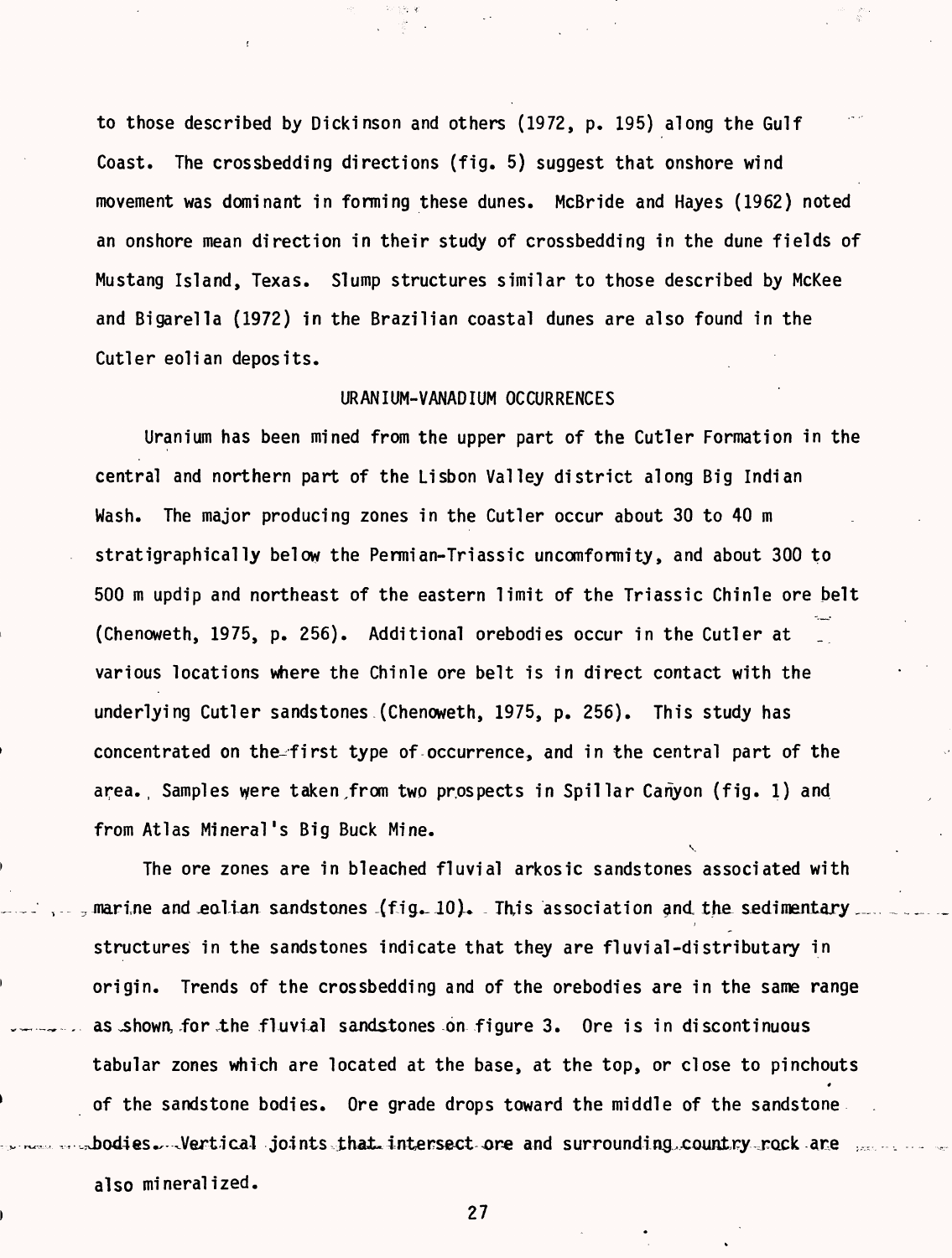![](_page_31_Figure_0.jpeg)

Figure 10.--Partial stratigraphic section for Spillar Canyon, Utah. Small numbers are sample locations across the tabular uranium orebody.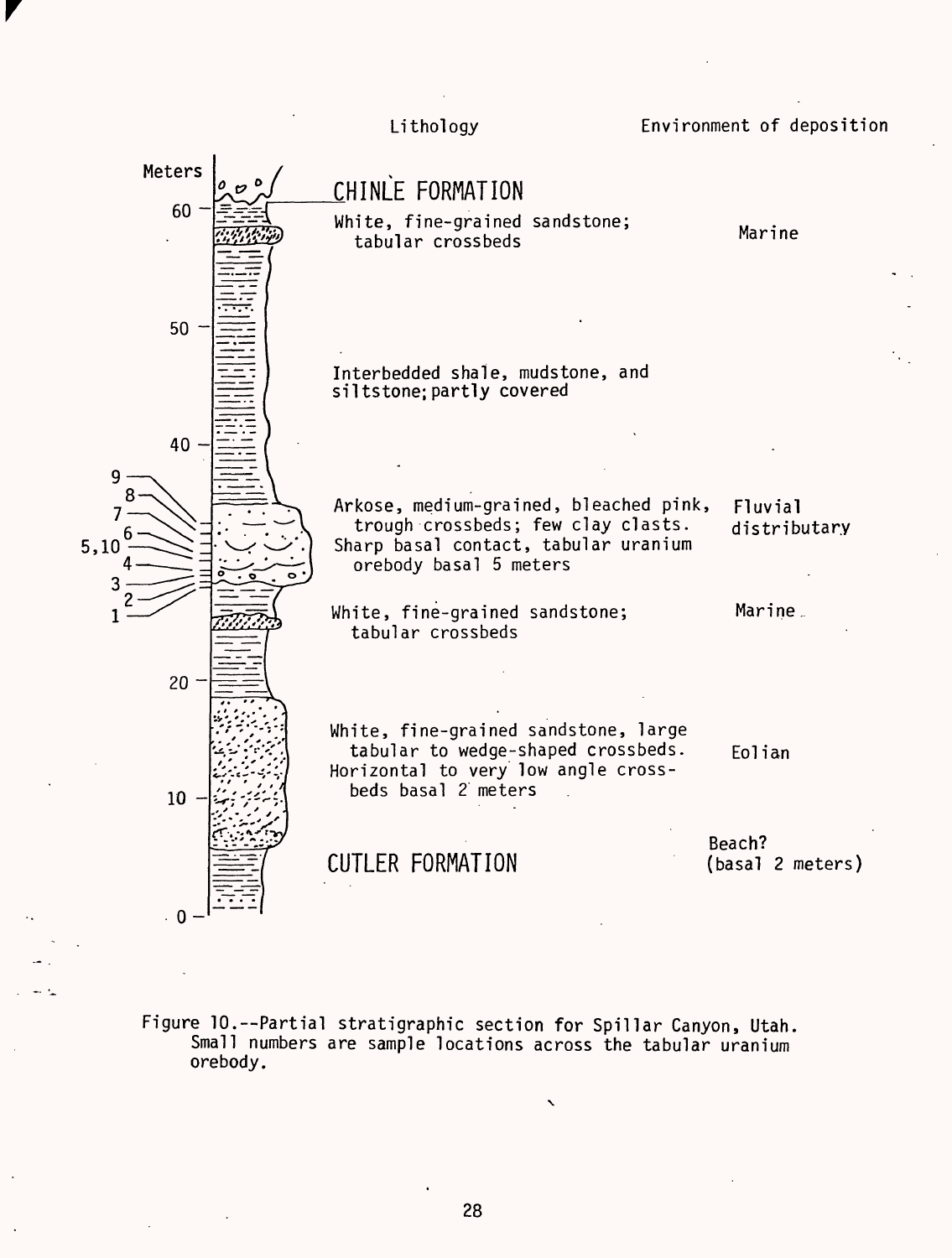The petrology of the sandstone from the ore zones is shown in table 4 and on figure 11. Comparison of data from table 4 with table 1 and the classifications shown on figure 11 indicates the similarity of the ore-bearing sandstones and to the smaller fluvial sandstones. The difference between these sandstones is shown in table 5. The ore sandstones contain less carbonate cement, but more clay matrix, and are slightly coarser grained than the average Cutler fluvial sandstones (table 5).

# SUMMARY AND CONCLUSIONS

The Cutler Formation in the Lisbon Valley area is composed of predominantly fluvial arkosic sandstones and shales that were deposited by meandering streams that flowed across a flood plain and tidal flat close to sea level. Two types of channel deposits are recognized on the basis of sedimentary structures: meandering and distributary. The flood plain was: occasionally transgressed by a shallow sea from the west, resulting in the deposition of several thin limestones and a number of marine sandstones. The marine sandstones were deposited as longshore bars. Wind transported sand along the shore line, forming a coastal dune field. Marine sandstones and eolian sandstones are more common in the upper part of the "Cutler in the southern part of the area, whereas in the central and northern part of the  $\checkmark$ area the formation is predominantly fluvial.

The uranium in the Cutler is found in the central and northern part of the area in fluvial arkosic sandstones that were deposited predominantly in a distributary environment. No uranium is known in the marine or eolian sandstones. The uranium-bearing sandstones are petrologically very similar to other Cutler fluvial sandstones but contain less calcite and more clay and are slightly coarser grained. Ore formation has modified the host sandstones very little.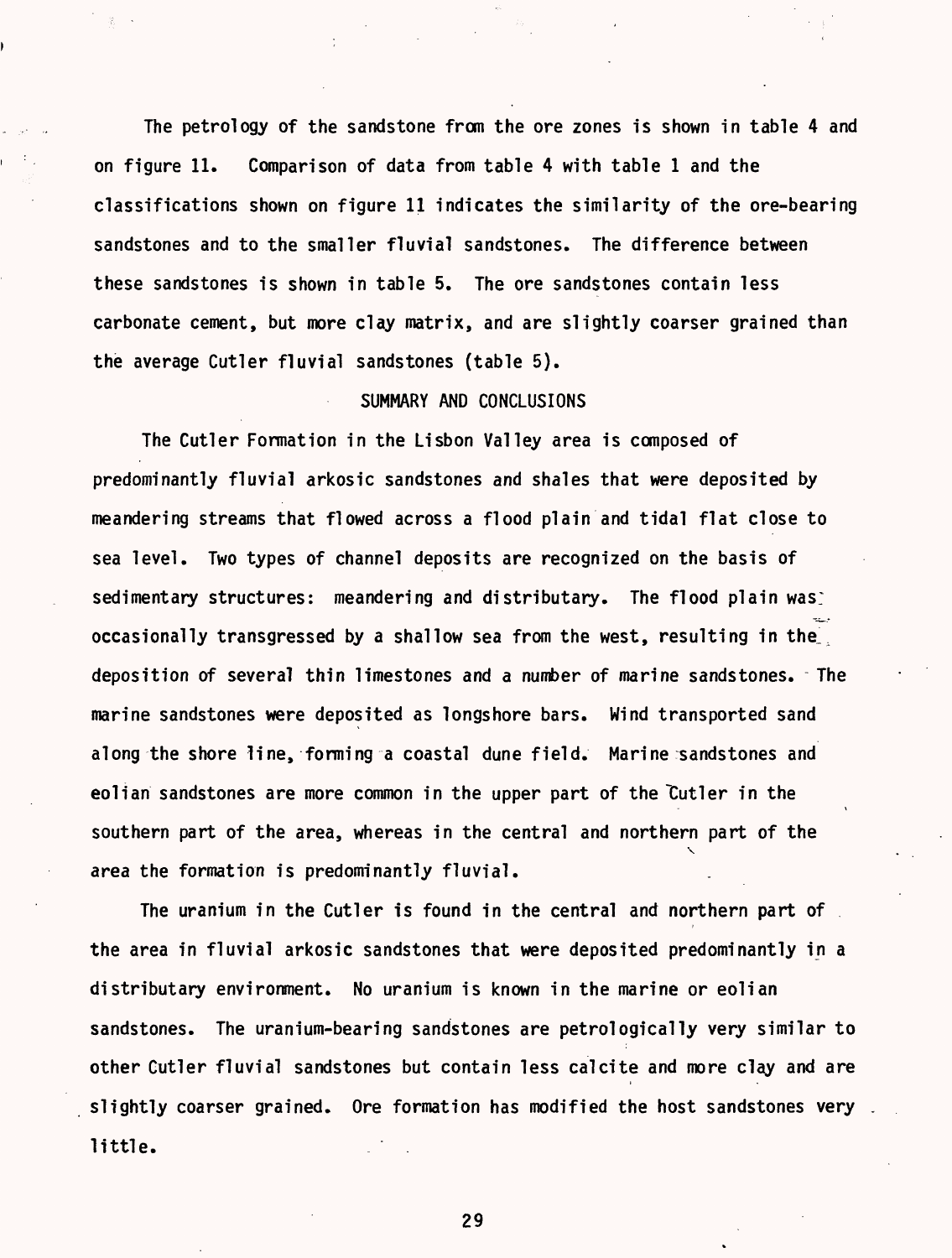![](_page_33_Figure_0.jpeg)

**CO**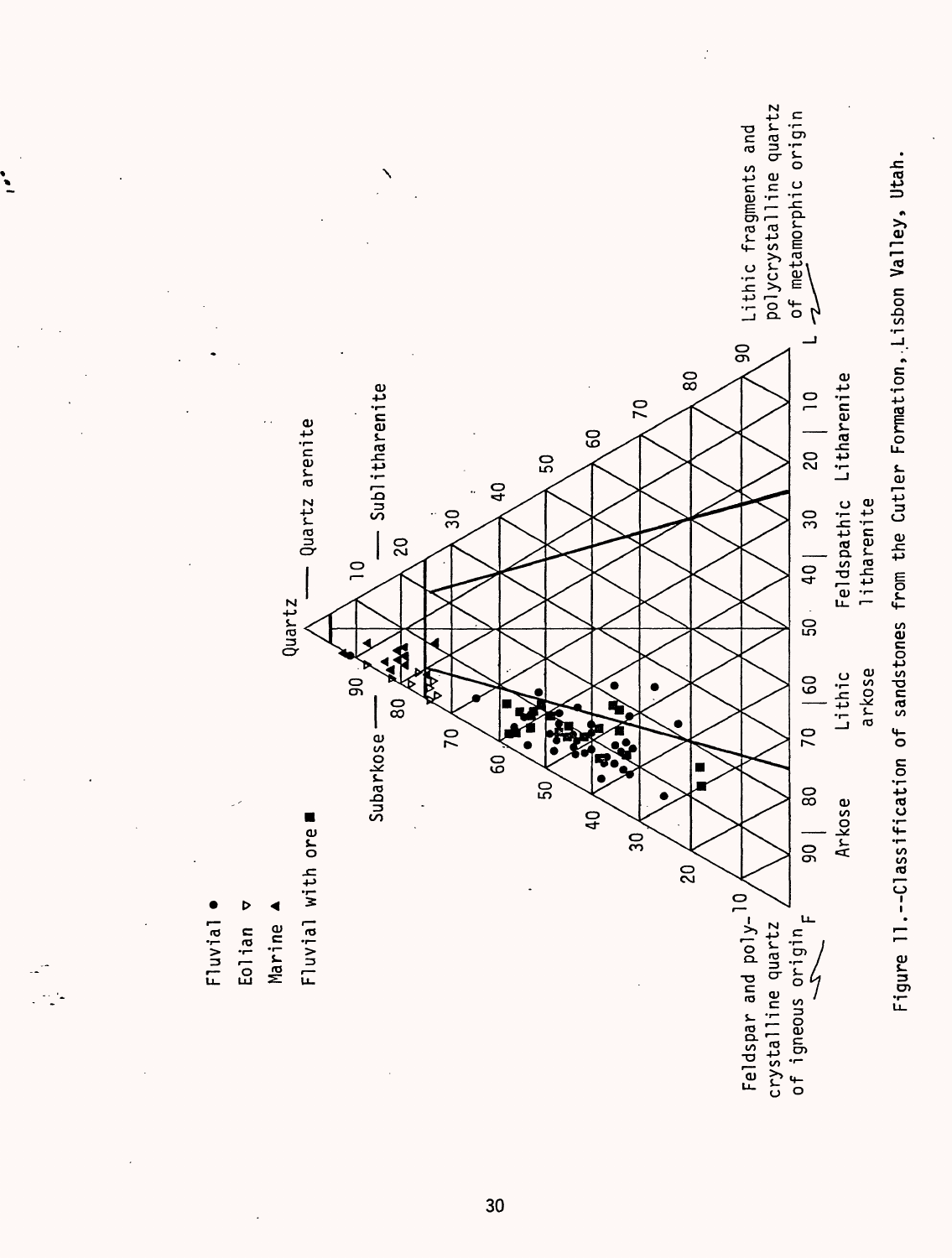Table 4.--Petrography of uranium-bearing sandstones from the Outler Formation, Lisbon Walley, Utah

 $\ddot{\phantom{a}}$ 

 $\ddot{\phantom{0}}$ 

| Information<br>Sample                  |                          |                          |                                                | Composition                                                           |                                                         |                                                                  |                                           |                              |                               | Texture           |                           |                                |                                               |
|----------------------------------------|--------------------------|--------------------------|------------------------------------------------|-----------------------------------------------------------------------|---------------------------------------------------------|------------------------------------------------------------------|-------------------------------------------|------------------------------|-------------------------------|-------------------|---------------------------|--------------------------------|-----------------------------------------------|
| Sample no.                             | $C$ uartz $(\hat{z})$    | Feldspars(%)             | fragments(%)<br><b>Tock</b>                    | V1c7(1)                                                               | Carbonate<br>cerent (%)                                 | $(20x(x+1)^2)$                                                   | $rtr \cdot rad(1)$<br>her casery          | Tean grain<br>$s1$ ze $(mn)$ | Maximum<br>size(r.m)<br>Erain | roundness<br>Mean | deviation(mm)<br>Standard | Environment<br>deposition<br>៵ | Classification<br>modified from<br>Folk, 1974 |
|                                        | $S - N = 1$              |                          |                                                |                                                                       |                                                         | ္သံ                                                              |                                           |                              | 10.1                          | 24                |                           | Fluvial                        | Lithic arrote.                                |
|                                        |                          |                          |                                                |                                                                       |                                                         |                                                                  |                                           |                              |                               |                   |                           | Fluvial                        | AMKOSS-                                       |
|                                        |                          |                          |                                                |                                                                       |                                                         |                                                                  |                                           |                              |                               | $1\frac{9}{7}$    |                           | Fluvial                        | <b>Investerance</b>                           |
|                                        |                          |                          |                                                |                                                                       | ニベーニー                                                   |                                                                  | $\frac{1}{2} - \frac{1}{2} - \frac{1}{2}$ |                              | $2.47$<br>$2.47$<br>$2.77$    | $\mathbf{I}$      |                           | Fluvial                        | Arkose                                        |
|                                        |                          |                          |                                                |                                                                       |                                                         |                                                                  |                                           |                              |                               | $\mathbf{I}$      |                           | Fluvial                        | Arkose                                        |
|                                        |                          |                          |                                                | $\vec{a}$ $\vec{r}$ $\vec{m}$ $\vec{a}$ $\vec{m}$ $\vec{m}$ $\vec{a}$ |                                                         |                                                                  | $16 - 16$                                 |                              |                               | $\frac{47}{4}$    |                           | Fluvial                        | 4rkccc                                        |
|                                        |                          |                          |                                                |                                                                       | $\frac{1}{2}$ or $\frac{1}{2}$                          |                                                                  |                                           |                              |                               |                   |                           | Fluvial.                       | hrkose                                        |
|                                        |                          |                          |                                                |                                                                       |                                                         |                                                                  |                                           |                              |                               |                   |                           | Fluvial                        | (rkoselition)                                 |
|                                        |                          |                          |                                                |                                                                       |                                                         |                                                                  |                                           |                              |                               |                   |                           | Fluvial                        | <b>PROSE</b> .                                |
|                                        |                          |                          |                                                |                                                                       | ا شا                                                    |                                                                  |                                           |                              |                               | $11^{2}$          |                           | Fluvisl                        | <b></b>                                       |
|                                        |                          | ส์ ซึ่งผู้จัดต้องสั      | ERRRRETIIR                                     |                                                                       |                                                         | $1 - 5$ $\ldots$ $0$ $\leq$ $0$ $\leq$ $0$ $\leq$ $0$ $\leq$ $0$ | $\frac{1}{4}$                             | niederuituit                 |                               |                   |                           | Fluvisl                        |                                               |
|                                        |                          |                          |                                                |                                                                       |                                                         |                                                                  |                                           | $\ddot{\phantom{a}}$         |                               |                   |                           |                                |                                               |
|                                        |                          |                          |                                                |                                                                       |                                                         | $\mathbf{L}$                                                     |                                           |                              | 1.54                          | $54^{\circ}$      |                           | Fluvial                        | Arkose                                        |
|                                        |                          |                          |                                                |                                                                       |                                                         | ł                                                                |                                           |                              |                               |                   |                           | Fluvial                        | <b>Anicos e viviliano</b>                     |
| SCII2-3<br>SCII2-4<br>SCN2-6<br>SCN2-6 | ភ្នំជូនឆ្នាំ             | ភ្លុំកំពុំ               | $\mathbb{S} \cong \mathbb{S} \cong \mathbb{S}$ |                                                                       | édde                                                    |                                                                  | $\vec{a}$ $\vec{a} \neq$                  | ដូងទំន                       | ្លុំកំង                       | 1, 3, 6           |                           | Fluvial                        | Arkose <sub>nent</sub> in                     |
|                                        |                          |                          |                                                | $\dot{\mathbf{e}}$                                                    |                                                         | ة ا                                                              |                                           |                              |                               |                   |                           | Fluvial                        | 15ksce                                        |
|                                        |                          |                          |                                                |                                                                       |                                                         |                                                                  |                                           |                              |                               |                   |                           |                                |                                               |
| anang pang                             | <u> ឌុំជំនុំដំបូន្មី</u> |                          |                                                |                                                                       |                                                         |                                                                  |                                           |                              |                               | 34.               |                           | Fluvial                        | Frkcse                                        |
|                                        |                          |                          |                                                |                                                                       | ၊ ဇွူ ၊                                                 |                                                                  |                                           |                              |                               | $\mathbf{I}$      |                           | Fluvial                        | Arkcse                                        |
|                                        |                          | <u>ต้ผู้ผู้ผู้ตัด</u> ส่ | ingrage                                        | ະ∴∾                                                                   |                                                         | $\leq$ $\sim$ $\leq$ $\sim$ $\sim$ $\sim$ $\sim$                 | øff∈vla                                   | artating                     |                               | $\mathbf{I}$      |                           | Fluvial                        | Lithic arrose.                                |
|                                        |                          |                          |                                                |                                                                       |                                                         |                                                                  |                                           |                              |                               |                   |                           | Fluvial                        | <b>Linkcse</b>                                |
|                                        |                          |                          |                                                |                                                                       |                                                         |                                                                  |                                           |                              |                               | 1.46              |                           | Fluvial                        | arkose                                        |
|                                        |                          |                          |                                                |                                                                       | $\frac{1}{2}$ $\frac{3}{2}$ $\frac{3}{2}$ $\frac{3}{2}$ |                                                                  |                                           |                              |                               | ł                 |                           | Fluvial                        | <b>Inkose </b>                                |
|                                        |                          |                          |                                                |                                                                       |                                                         |                                                                  |                                           |                              |                               | ះុំ               |                           | Fluvisl                        | Lithic arrese                                 |
|                                        |                          |                          |                                                |                                                                       |                                                         |                                                                  |                                           |                              |                               |                   |                           |                                |                                               |

 $\cdot$ 

 $31$ 

 $\Delta$ 

 $\overline{a}$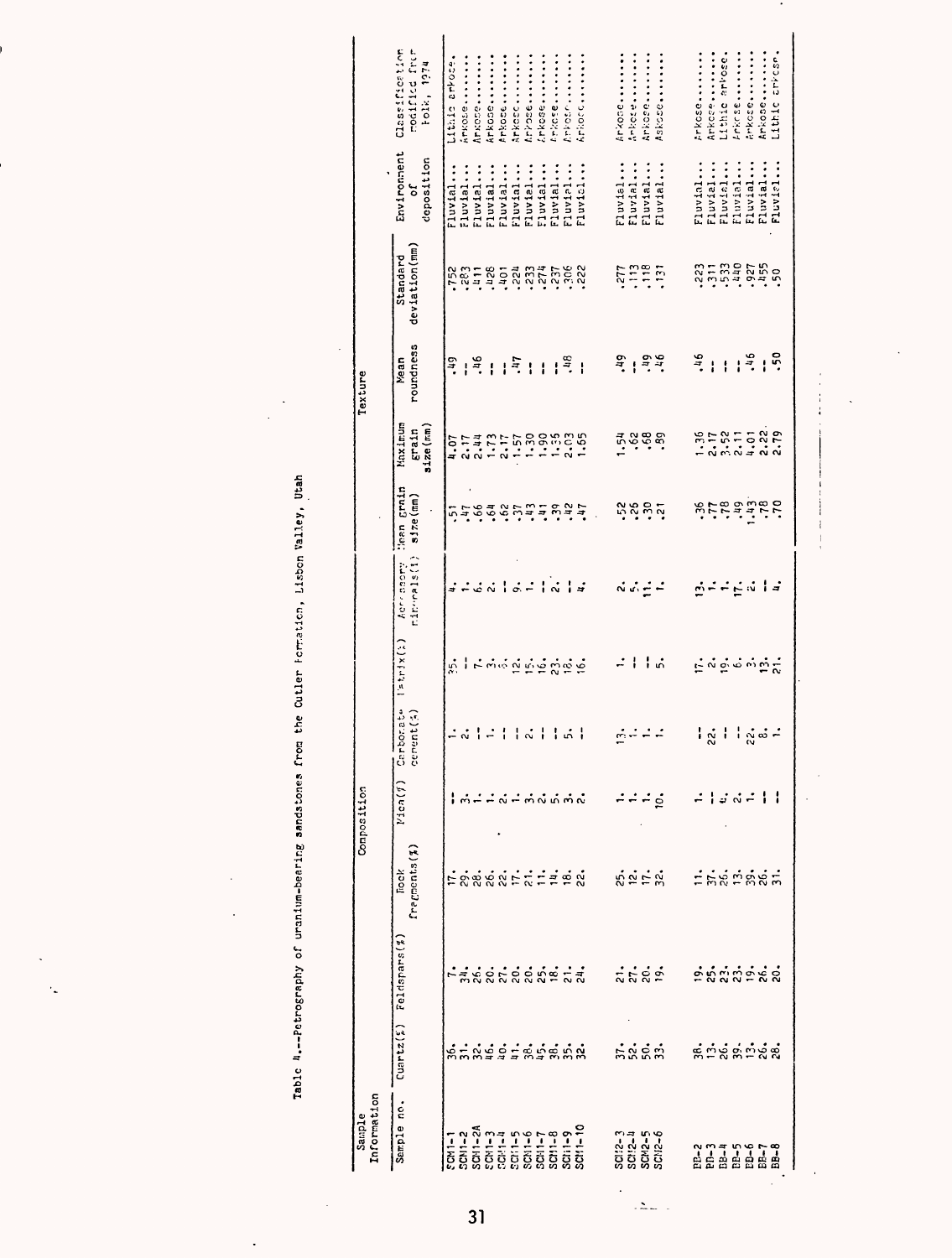# Table 5.--Petrological comparison of ore-bearing sandstones to to non-ore-bearing sandstones using the paired t test.

[Comparisons were done using the two-tailed t test. H<sub>o</sub>: mean of ore sandstones = mean of non-ore sandstones. Degrees of freedom =  $55.$  At =  $0.0125$  for each tail, t =  $1.164.$ 

| Parameters for<br>Non-ore<br>comparison | 0re<br>sandstones sandstones | t       | Significant<br>difference? |
|-----------------------------------------|------------------------------|---------|----------------------------|
| Igneous rock fragments 16.6%            | 14.2%<br>$\bar{\beta}$       | 1.16    | <b>No</b>                  |
| Feldspars 22.3%                         | 22.0%                        | 0.23    | No                         |
| Mica 2.3%                               | 2.0%                         | 0.0     | <b>No</b>                  |
| Total rock fragments 24.1%              | 22.5%                        | 0.60    | <b>No</b>                  |
| Matrix 4.8%                             | 10.9%                        | $-2.88$ | Yes                        |
| Mean grain size 0.44 mm                 | $0.55$ mm                    | $-1.48$ | <b>Yes</b>                 |
| Sorting (standard deviation) 0.31 mm    | $0.35$ mm                    | $-0.01$ | <b>No</b>                  |
| Carbonate cement 12.1%                  | 4.1%                         | 2.66    | <b>Yes</b><br>na,          |
| Maximum grain size 1.9 mm               | $2.01$ mm                    | $-0.32$ | <b>No</b>                  |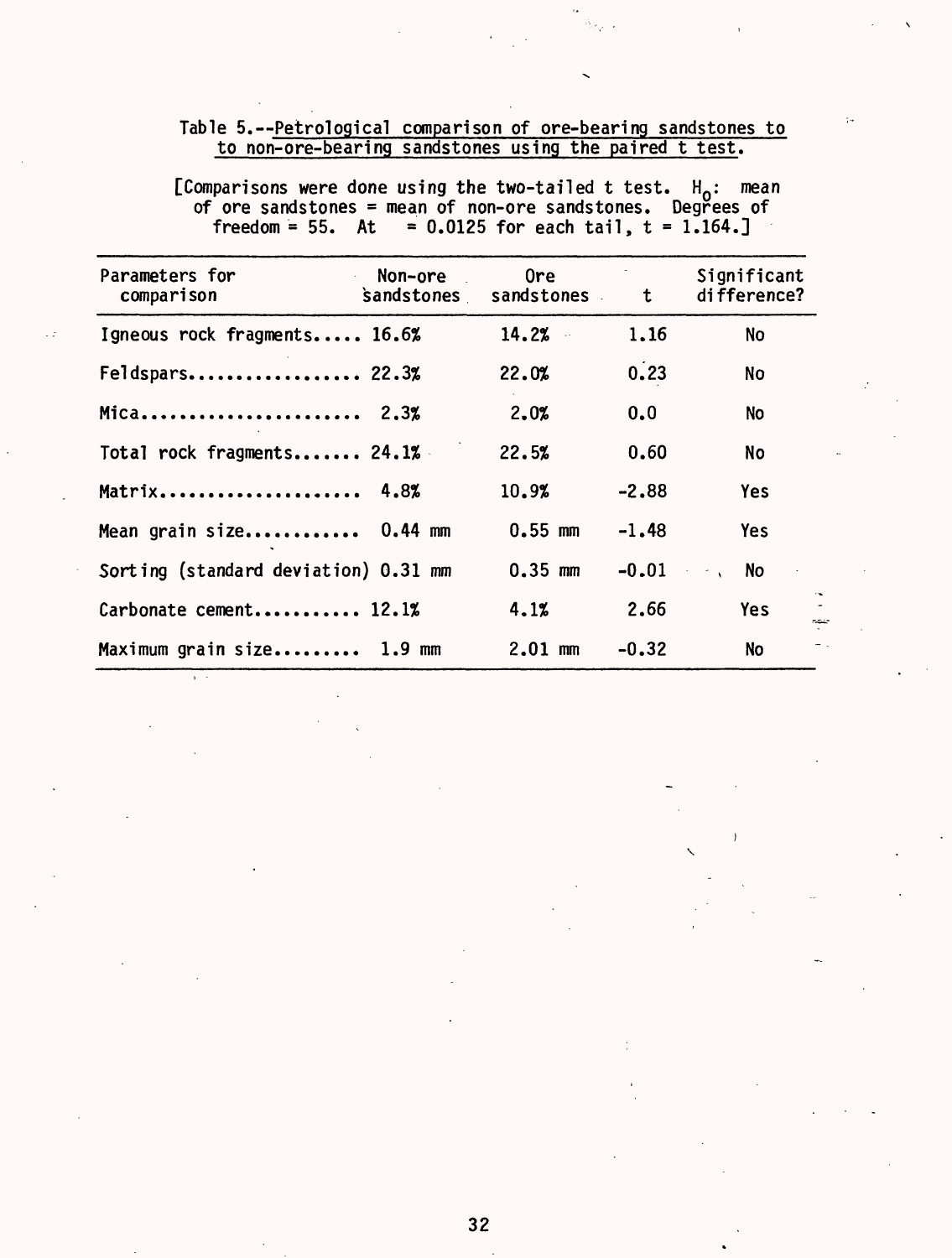This study was designed to interpret the depositional environments of Cutler rocks and to relate uranium occurrences to the environments. The following important questions must be addressed before guides for future exploration in Cutler rocks can be suggested: (1) What is the age of ore formation in Cutler rocks? (2) How does the Cutler ore relate chemically and physically to Chinle or Salt Wash ore? (3) What was the reductant that aided in trapping the uranium in the Cutler? To help answer these questions, the diagenesis in ore samples, the elemental variation across ore zones, the X-ray characteristics of ore minerals, the opaque minerals associated with ore, and fission-track maps are all currently being studied.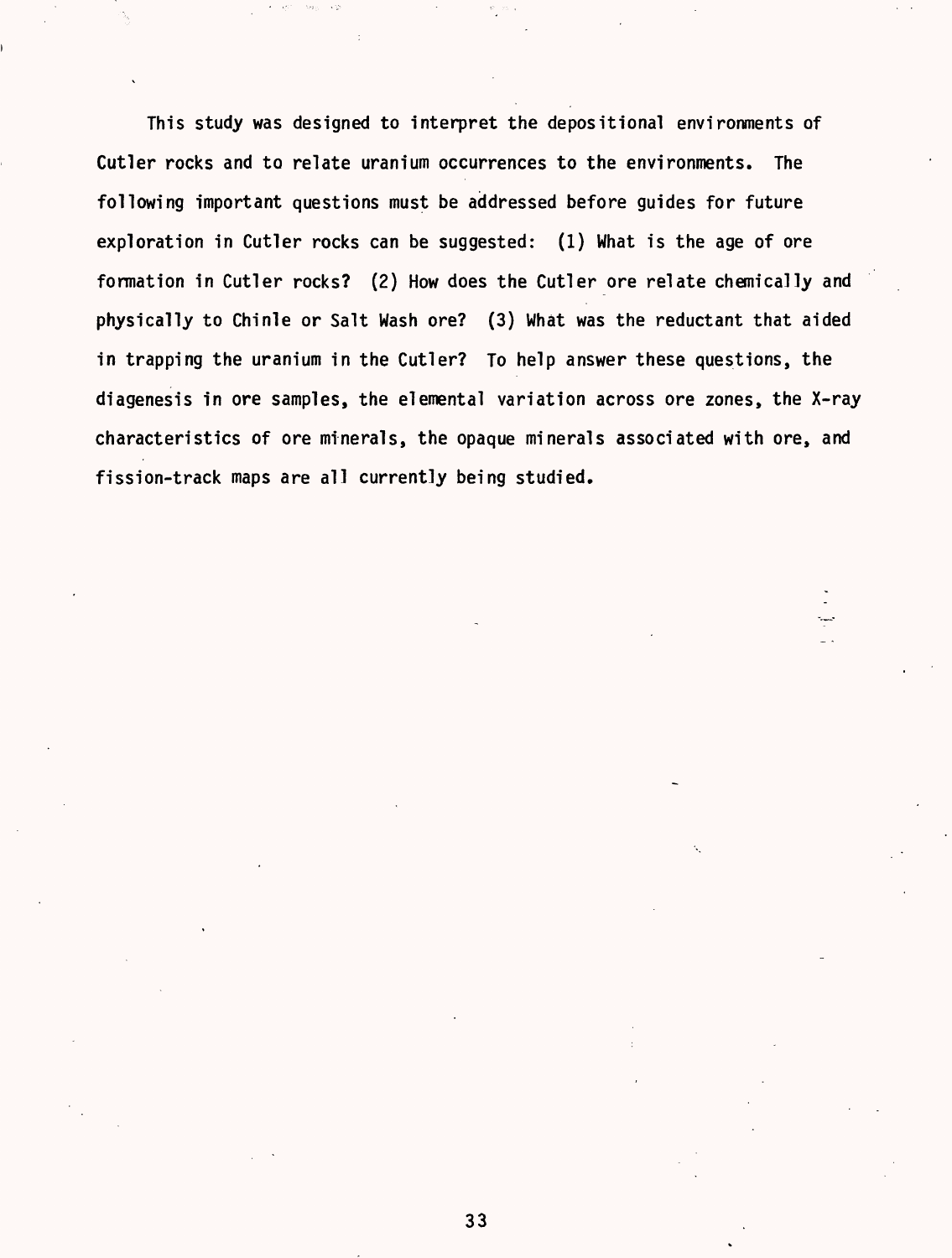#### SELECTED REFERENCES

- Allen, J. R. L., 1970, Studies in fluviatile sedimentation: A comparison of fining-upwards cyclothems, with special reference to coarse-member composition and interpretation: Journal of Sedimentary Petrology, v. 40, no. 1, p. 298-323.
- Baars, D. L., 1962, Permian System of Colorado Plateau: Am. Assoc. Petroleum Geologists Bull., v. 46, no. 2, p. 149-218.
- Campbell, J. A., and Steele, B. A., 1976, Uranium potential of Permian rocks in the southwestern United States: U.S. Geological Survey Open-File Report 76-529, 26 p.
- Chenoweth, W. L., 1975, Uranium deposits of the Canyonlands area: Canyonlands, Four Corners Geol. Soc. Guidebook, 8th Field Conf., J. E. Fassett, ed., p. 253-260.
- Dickinson, K. A., Berryhill, H. L., and Holmes, C. W., 1972, Criteria for \_, recognizing ancient barrier coastlines, in Recognition of ancient sedimentary environments, J. K. Rigby and W. K. Hamblin, eds., Society of Economic Paleontologists .and Mineralogists Special Publication no. 16, p.  $192 - 214.$
- Folk, R. L. 1959, Practical petrographic classification of limestones: American Association of Petroleum Geologists Bulletin, v. 43, no. 1, p. 1-38.  $\blacksquare$
- \_\_\_\_1974, Petrology of sedimentary rocks: Hemphill Publishing Co., Austin, Texas, 182 p.
- Harms, J. C., Southard, J. B., Spearing, D. R. and Walker, R. G., 1975, .. Depositional environments as interpreted from primary sedimentary structures and stratification sequences: Society of Economic Paleontologists and, Mineralogists Short Course no. 2, 161 p.m. marriers